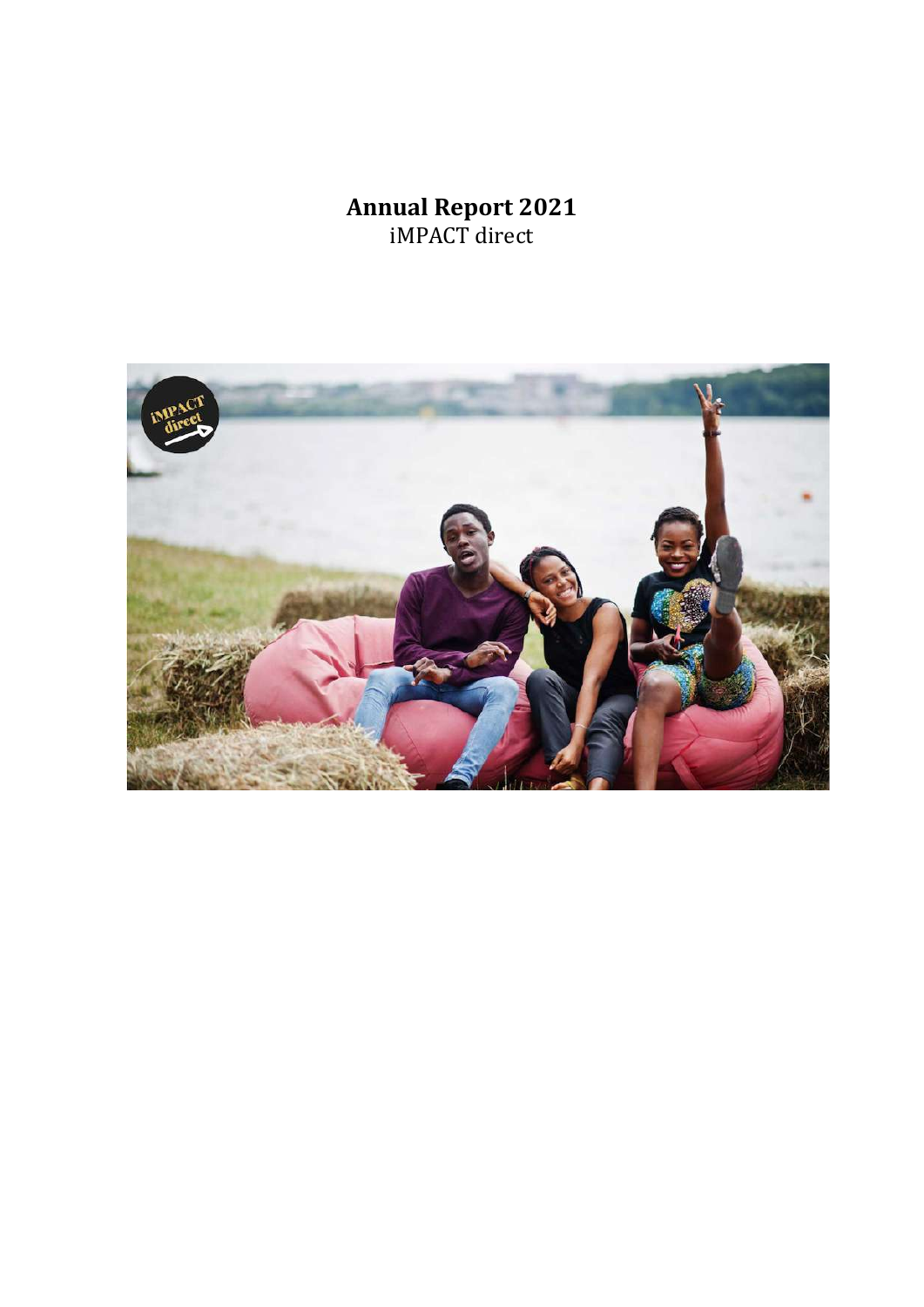

## **INDEX**

- **1. Introduction**
- **2. Our Mission & Strategies**
- **3. Results 2021**
	- 3.1. Visibility of locally-led NGOs Unrestricted funding
	- 3.2. Unrestricted grants to locally-led NGOs
	- 3.3. Capacity strengthening
	- 3.4. Impact
- **4. Our learnings**
- **5. Our organisation**
- **6. Financial report**
- **7. Looking forward**

# | Organisational details

Name: Stichting iMPACT direct in Dutch **iMPACT** direct Foundation

Chamber of Commerce no:

78278937

Date of foundation: June 12 2020

RSIN no.: 861328991

Bank account no.: NL37 BUNQ 2044 8290 45

#### **iMPACT direct Foundation**

- O Postkantoorstraat 3 6551BG Weurt The Netherlands
- $\Box$  +31(0)6 2340 6510
- info@impactdirect.eu
- www.impactdirect.eu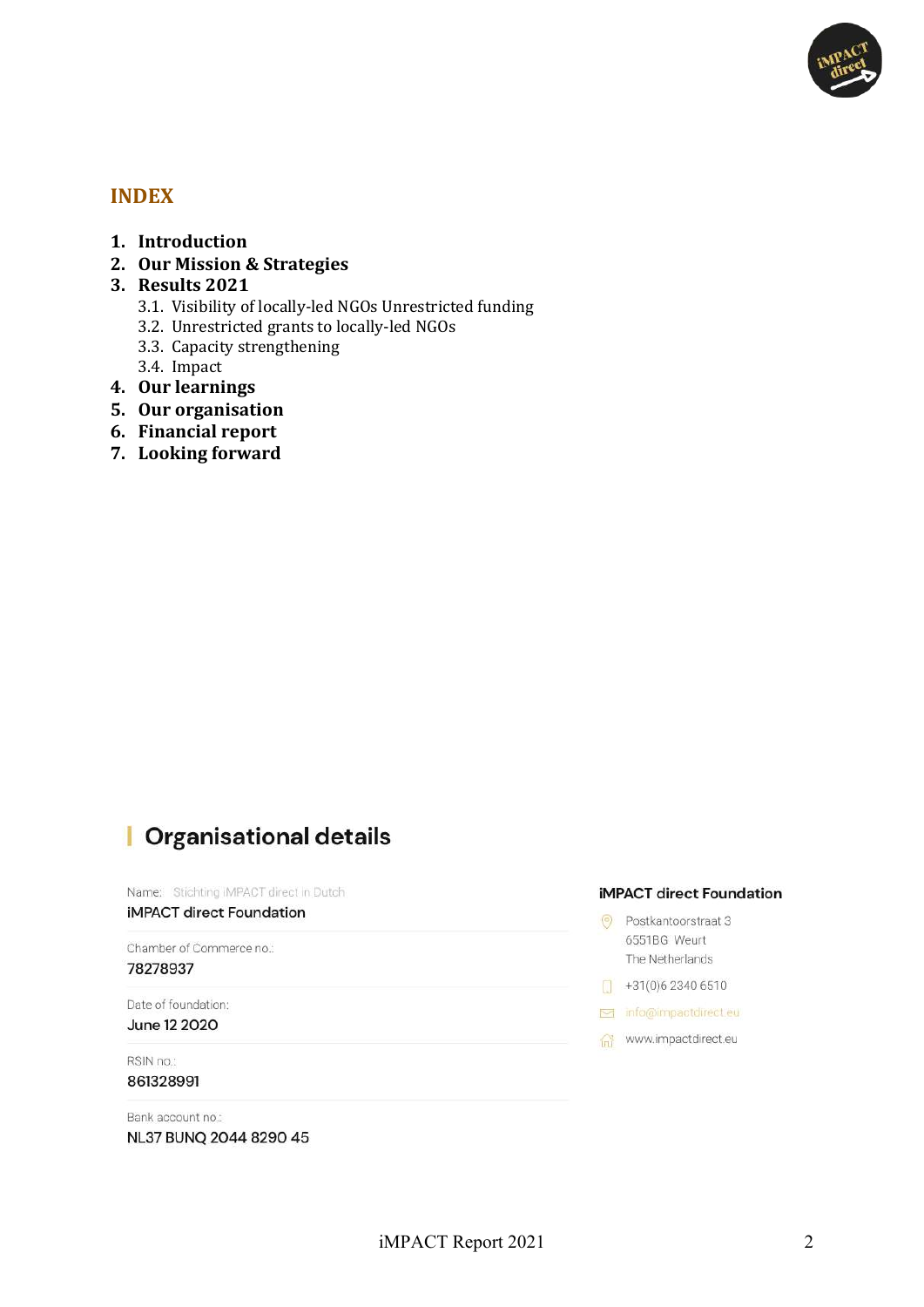

# **1. Introduction**

Looking back, we have made huge steps in 2021.

During our pilots in 2020, we would not have dare to dream to raise  $\epsilon$ 67,906 supporting 14 projects and improving 5014 lives in Ghana and Kenya!

And the best thing is to see that relatively small projects can have huge effects when in the hands of local experts and communities. One of the examples shows in this video:



*Watch the entire video: https://youtu.be/nc9XL1xnnEs*

What started as a great idea in 2020, became an operational approach with great first successes. Thanks to the partnering NGOs that work towards social change in their communities. And thanks to all those individuals, companies and grants that supported them through us.

In this annual impact report you will read our results in data and stories, compared to the strategies we set. Genuinely set out what was successful and what wasn't. And you will also find what we have changed, because of what we learned and improved.

Enjoy your read!

Inemarie Dekker, Chair Richard Yeboah, Treasurer Nicky Wakou, Secretary Isaac Waithaka, Co-Founder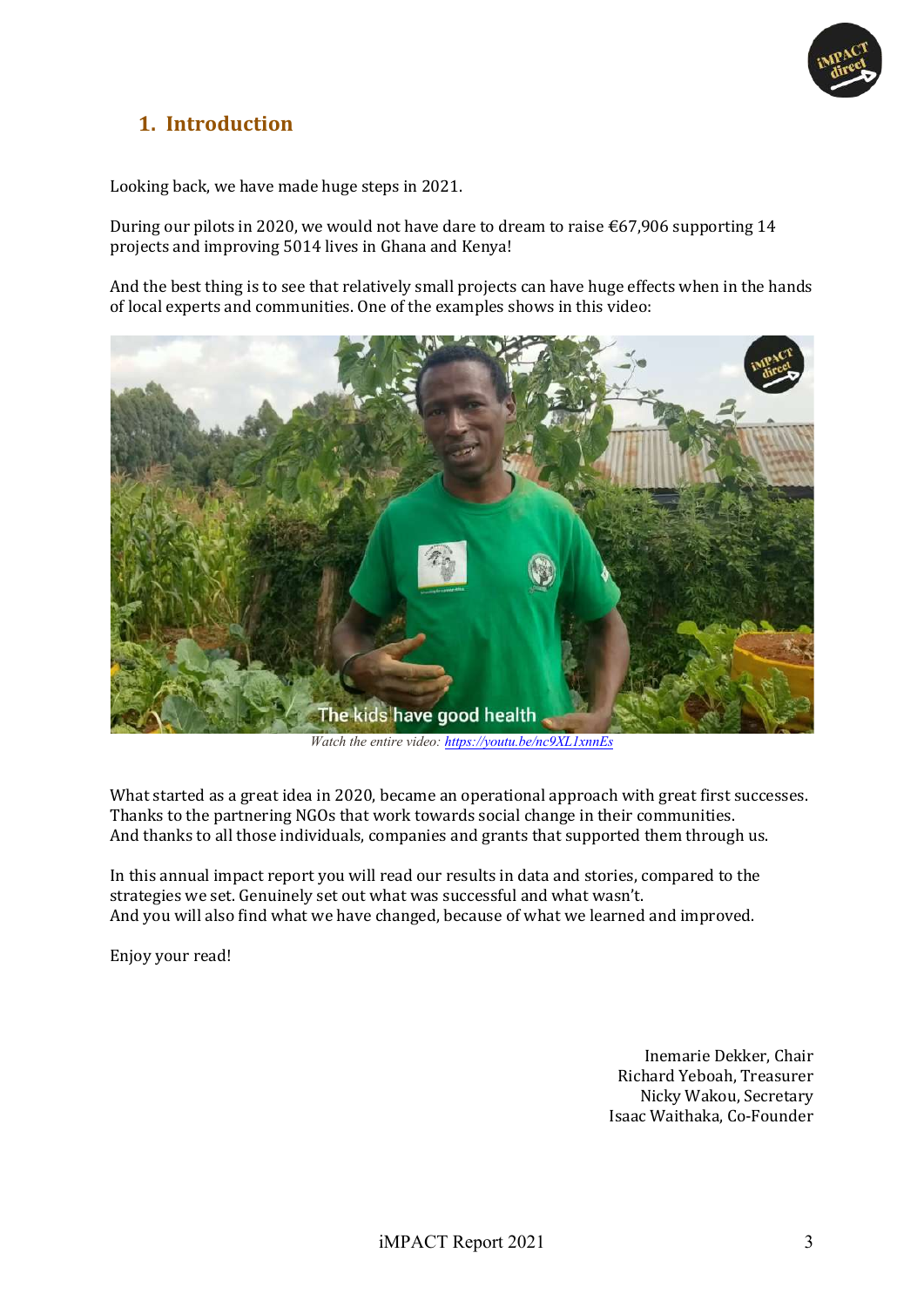

## **2. Our Mission & Strategies**

#### **Mission**

iMPACT direct believes that development cooperation creates more impact if we distribute funds and decision-making power more fairly. That is why we connect a large group of donors to underfunded African non-profits with successful local solutions. When local experts and the community members they work with can decide over their budgets, donations reach more people and create more impact.

#### **Our mission as described in our constitution**

To contribute to the impact of locally-led NGOs that contribute to economic development / poverty reduction, food security and/or advanced education in low-income countries or to people living below the poverty line; to contribute to strengthening the position of civil society; and to contribute to an equal collaboration between northern and southern organisations; and all that relates to this or facilitates our objectives.

With our approach we want to contribute to a system change in the development sector. Currently, locally-led NGOs directly receive around  $2\%$  of total global aid budget – which excludes them from decision-making in the development aid sector. And it results in:

- Donations that locally-led NGOs receive through northern NGOs are almost always conditional, focusing on the priorities and solutions of northern NGOs (and their funders, particularly governments and philanthropic funds)
- And when small and medium-sized local NGOs decide to start fundraising with grants on their conditions, they will find out that they are usually excluded from existing grant opportunities, without a northern partner or reference.
- In addition, locally-led organisations have little space to build a strong independent organisation.

#### This needs to change.

We want to lead by example and show that equality in collaboration between the North and the South can be immensely improved, and it will bring better results when we do so.

#### **Strategies**

To initiate change, to increase the 2% that locally-led NGOs can decide over, and to work toward more independent and sustainable NGOs, iMPACT direct supports local NGOs as follows:

- 1. Visibility of locally-led NGOs and the effectiveness and cost-effectiveness of their **local solutions.** We do so by showcasing the work of the NGOs and their stories at our website and in promotions. In this way, we tell the story of local experts and communities that  $-$  although underfunded  $-$  are having the solutions at hand. Concurrently, this provides new images of locally-led NGOs that are professional, effective and cost-effective, besides the one-sides stories on Africa that we usually hear in the North
- 2. **Unrestricted grants to locally-led NGOs**. We do so by connecting a large group of donors (individuals, organisations and grants) to locally-led NGOs. It bridges a gap, as we see that several donors want to support locally-led NGOs directly, but fail to find or select them. iMPACT direct finds and carefully selects professional locally-led non-profits in the countries we work.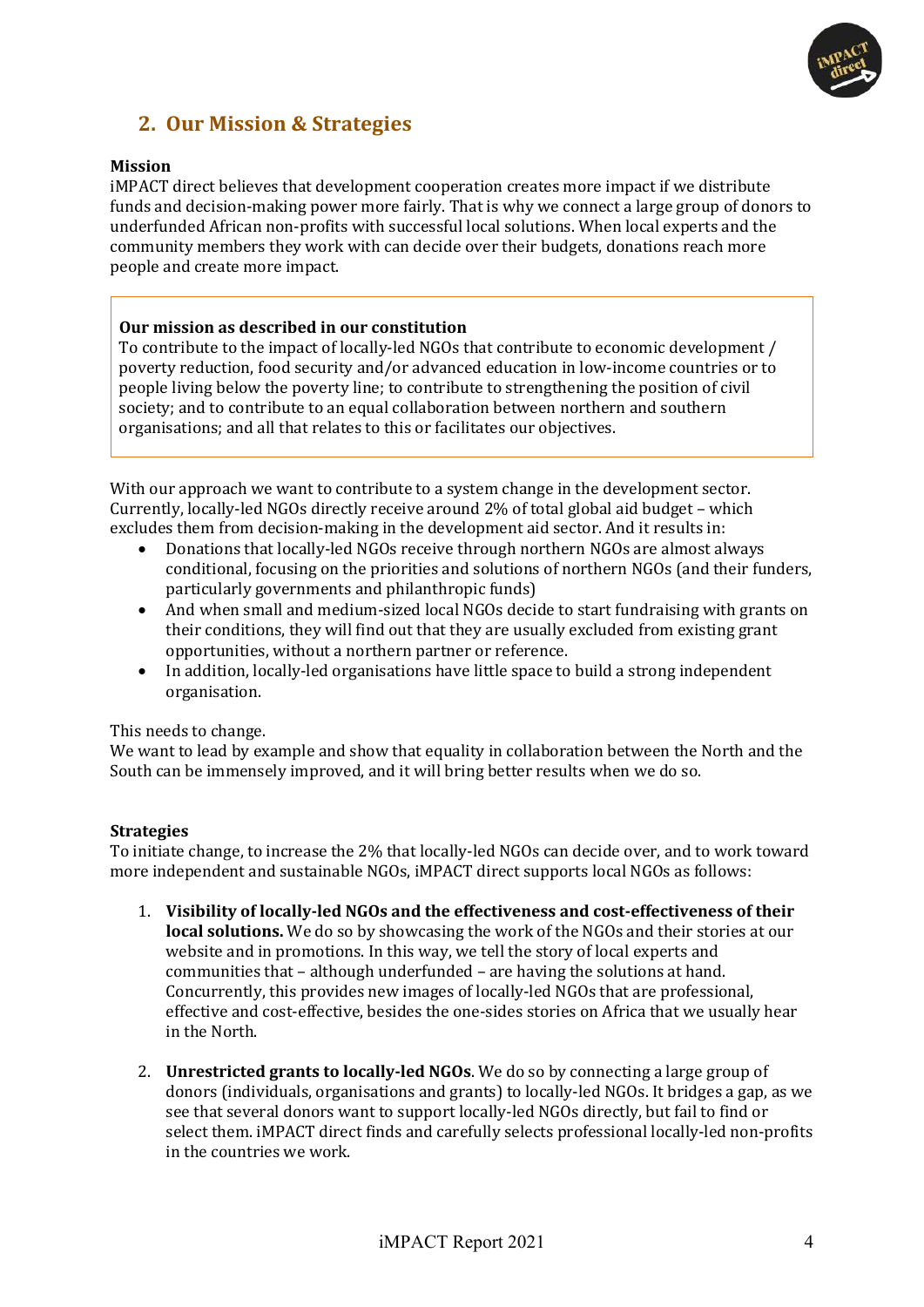

Partnering NGOs decide upfront where to fundraise for by explaining their main strategy (local solution), short term outputs (lives improved) and longer-term outcomes (community impact) and target amount needed, including organisational costs. In that way we can combine showcasing concrete information for individual donors, as well as have more room for the NGOs to choose how to spend the donations over the year. Three times a year, or on request, we transfer 95% of all donations to the NGOs. The NGO reports back to the supporters through our website on how they spent the budget.

3. **Capacity strengthening on the NGOs' terms**. We do so by exploring together with the NGOs what are the additional needs - apart from grants and visibility - to become more self-sustaining in a period of three- or six-years' time. Capacity strengthening in 2021 included feedback on promotional texts or presentations, tools for impact measurement, and matchmaking with relevant network.

#### **We can identify professional African NGOs**

Our unique selling point is that we can identify professional African NGOs – that our (potential) partners wish to support. iMPACT direct has the proximity, as our team members doing the selection are based in Africa. After a first selection on criteria, they will visit the NGOs. It is our first step of building a trust-based relation, once we decide to start a 3-to-6-year partnership.

For us, more independence means that a) NGOs have their own solutions central to their approach (and not the funding opportunities); b)they are not dependent on just one main funder; c) they are more sustainable in terms of financing their projects and organisations; and d) they have a stronger organisation in place.

In this way development cooperation can become more effective, more cost-efficient, and more sustainable. Our approach is unique in the Netherlands, and also in Europe, we haven't seen organisations alike.

#### The NGOs we work with:

- Are locally-found, locally-based and locally-led
- Have annual incomes below  $\text{\textsterling}30,000$  or below  $\text{\textsterling}100,000$ , so that donations through iMPACT direct make a significant difference for the NGOs. Besides, having two types of NGOs on board facilitates learning between the NGOs and for iMPACT direct.
- NGOs have activities running on one or more of these 3 Sustainable Development Goals (SDGs): No poverty (SDG1), Zero Hunger (SDG2) and Quality education (SDG4).

Find all characteristics of local NGOs we partner with here: www.impactdirect.eu/partnership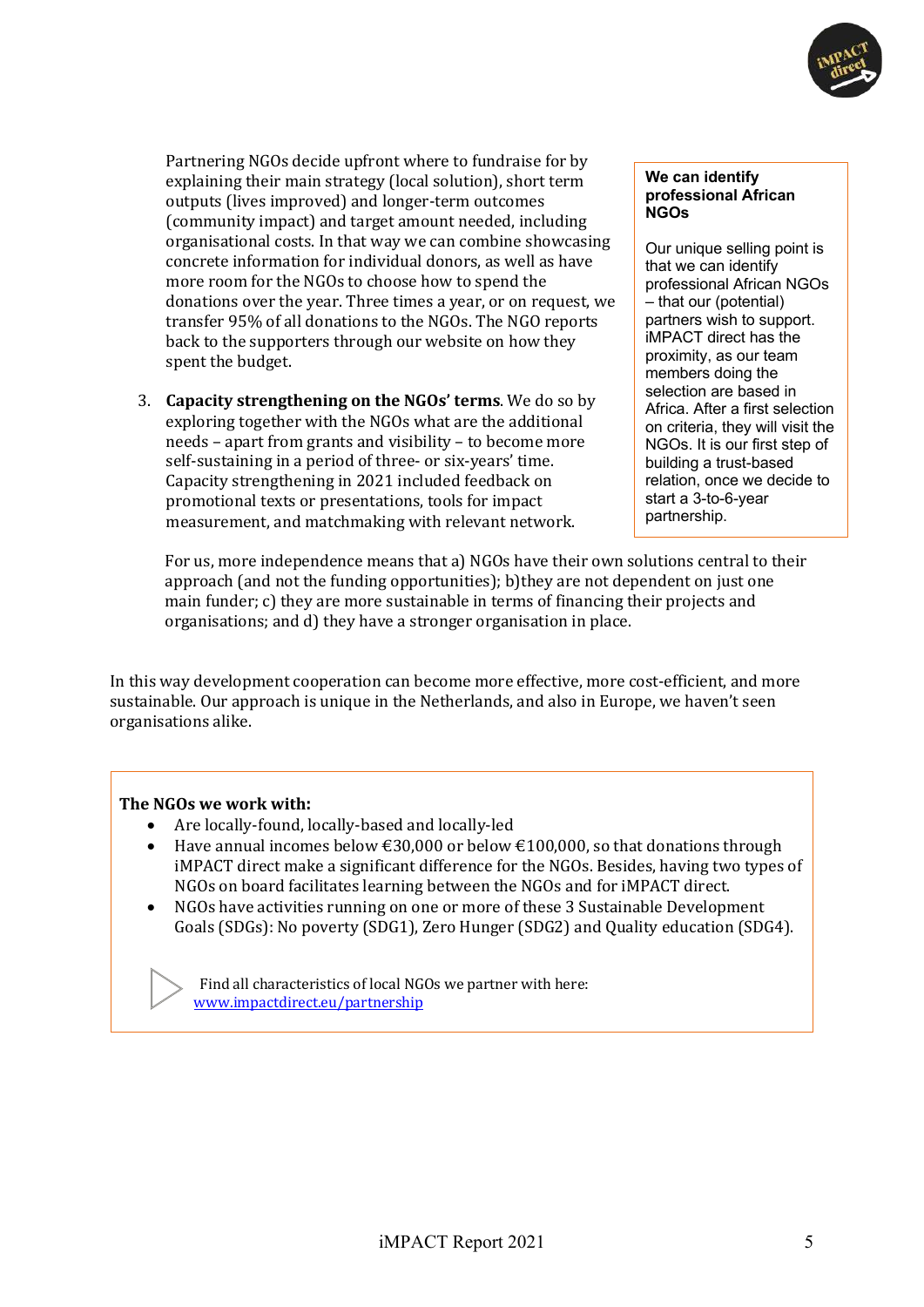

#### **Our Theory of Change**

See our strategies and expected results explained in below visual:



Below we explain more about the outputs, outcomes and impact of our work in 2021.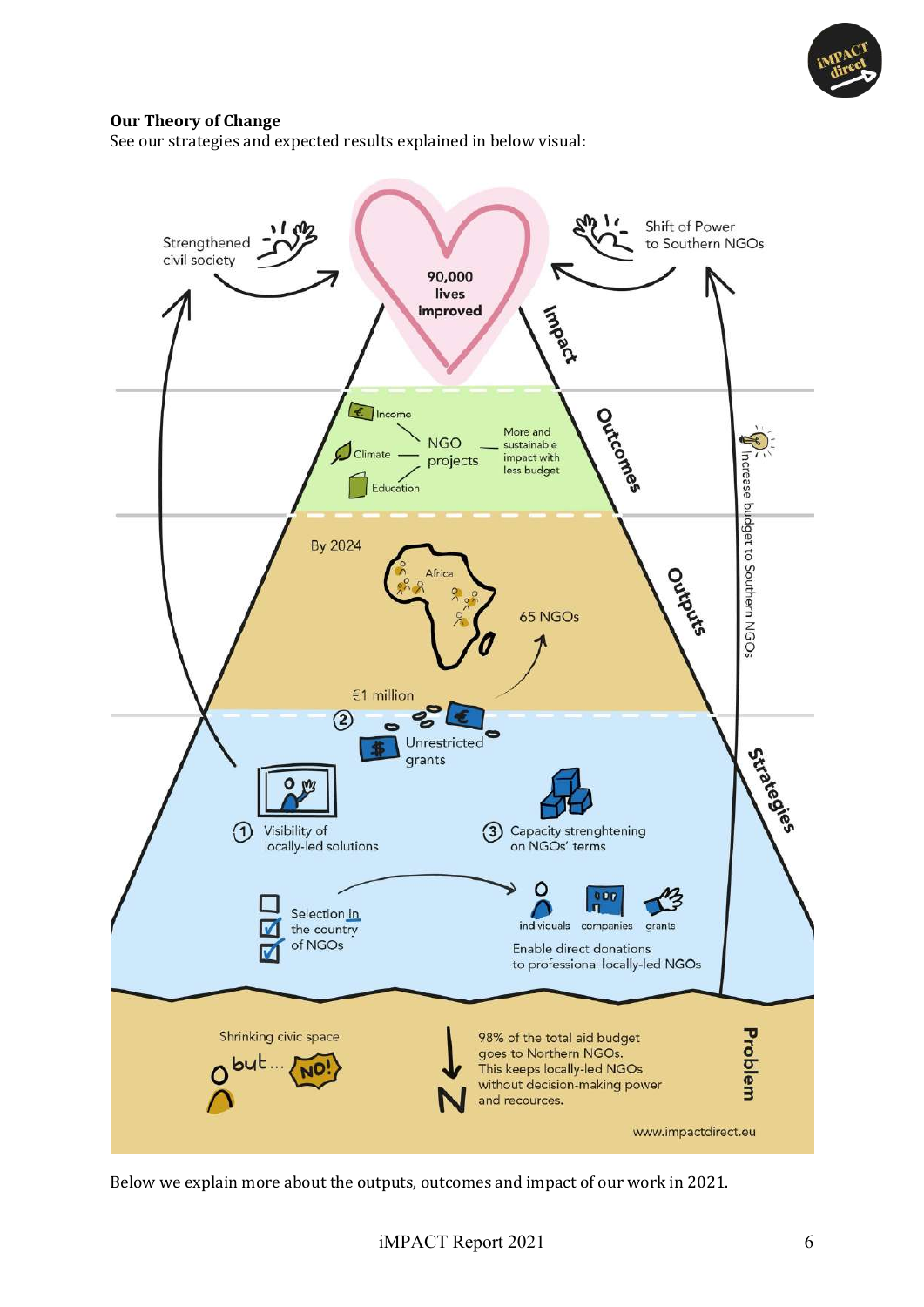![](_page_6_Picture_0.jpeg)

# **3. Results 2021**

We are very much proud to report the results over the year 2021:

![](_page_6_Figure_3.jpeg)

Especially, as only in April 2021 we completed the legal paperwork to work as a fundraising organisation. 

Below we explain more on the results in outputs, outcomes and impact per strategy.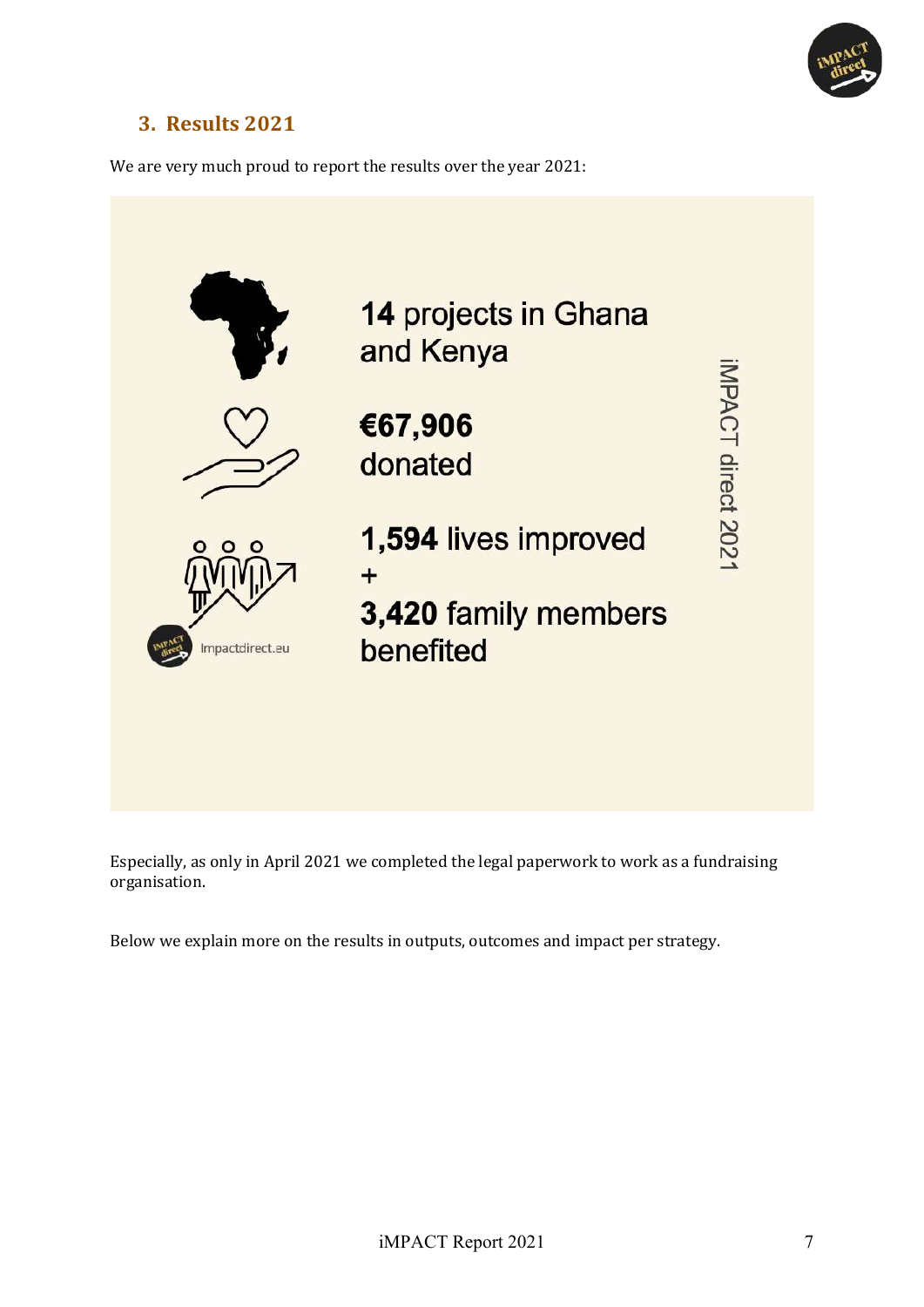![](_page_7_Picture_0.jpeg)

## **Strategy 1: Visibility of locally-led NGOs**

#### **Outputs** In numbers

![](_page_7_Figure_3.jpeg)

77

reach at (online) events

![](_page_7_Picture_5.jpeg)

11,500 reach at website

![](_page_7_Picture_7.jpeg)

## 30,000 reach at socials

![](_page_7_Picture_9.jpeg)

50,000 reach Google Ads

![](_page_7_Picture_11.jpeg)

#### **Events**

- 9 January: Virtual Tour to Kenya Speakers: Dr. Karambu Ringera (IPI)
- 6 June: 2 Virtual Tours to Kenya and Ghana during the Reinvent Tourism Festival Speakers: staff and recipients from COSDEP Kenya, and RSS Ghana.
- 25 June: Circle of Giving event at Honig Complex in Nijmegen, co-organised with a team from Starters4Communities Nijmegen. Speakers: Dr Karambu Ringera (IPI) and Kwamina Ato Addo (ACEC).
- 30 November: Online Lunch Event during national Giving Tuesday event. Speakers: NGO leaders from OLCAP, KAF, Pinasol and Vision of the Blind
- 3 presentations about iMPACT direct for Secondary School Classes working on a social business case, for FutureProof. Speaker: Inemarie Dekker

![](_page_7_Picture_18.jpeg)

### **TUE, 30 NOV 2021** Lunch event | Stories from the local experts

![](_page_7_Picture_20.jpeg)

## FRI, 25 JUN 2021 Huiskamer Event: Idealen in Praktijk

Waalbandijk 14E · Nijmegen, Geld.

![](_page_7_Picture_23.jpeg)

# **MON, 14 JUN 2021**

Workshop to prepare for application

![](_page_7_Picture_26.jpeg)

## **SUN, 6 JUN 2021** Take a tiny holiday to Ghana

![](_page_7_Picture_28.jpeg)

**SUN, 6 JUN 2021** Take a tiny holiday to Kenya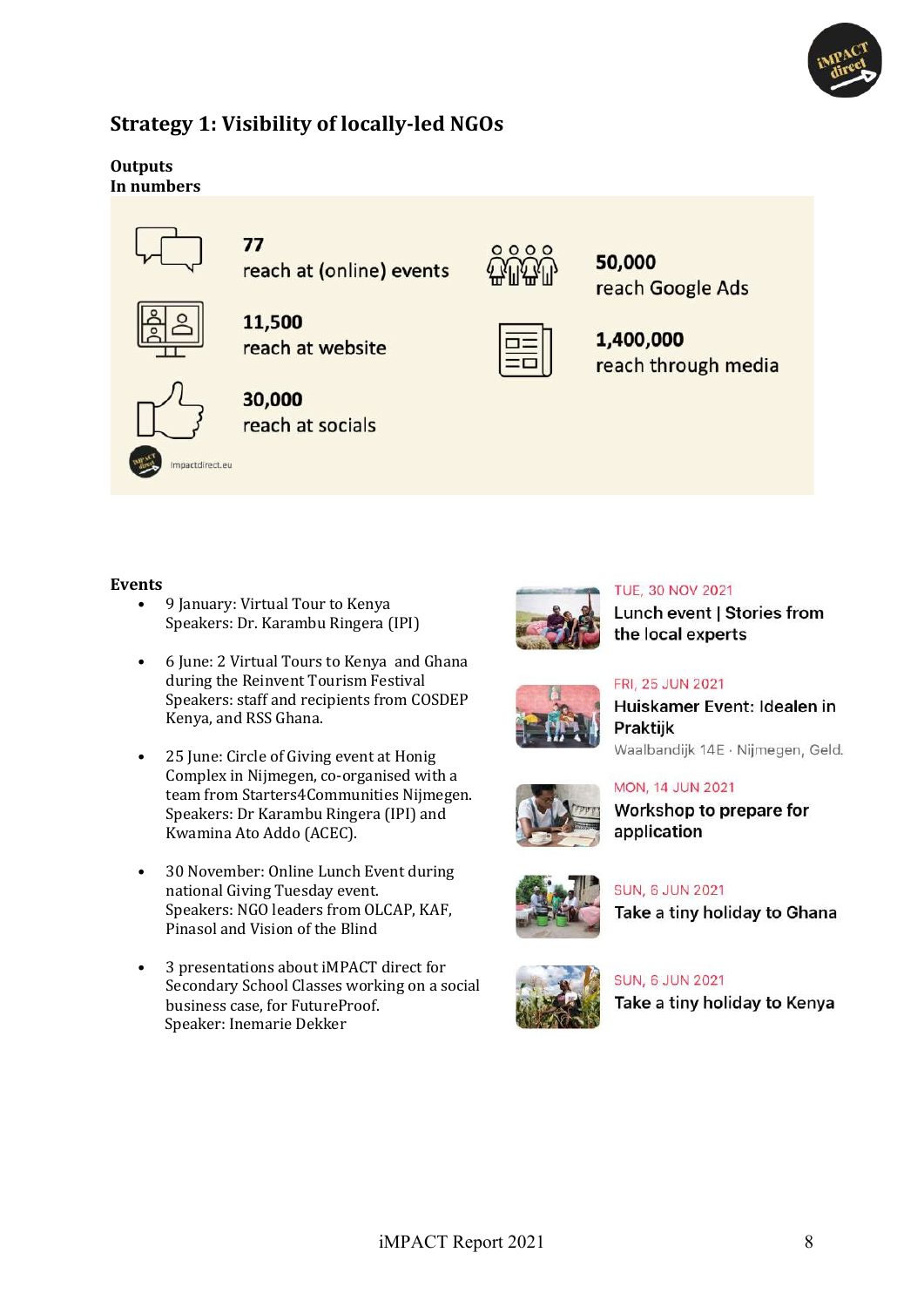![](_page_8_Picture_0.jpeg)

#### **In the Media**

iMPACT direct was mentioned in national news articles at the NOS website and in De Volkskrant:

![](_page_8_Picture_3.jpeg)

And we had a successful regional (Beuningen-Nijmegen) campaign around the *Warm Hart Actie* from the national TV-channel KRO-NCRV; we had articles in 5 local newspapers and online platforms, reaching thousands of people.

![](_page_8_Picture_5.jpeg)

Find all of the most relevant articles about iMPACT direct in the media in 2021 here: www.impactdirect.eu/press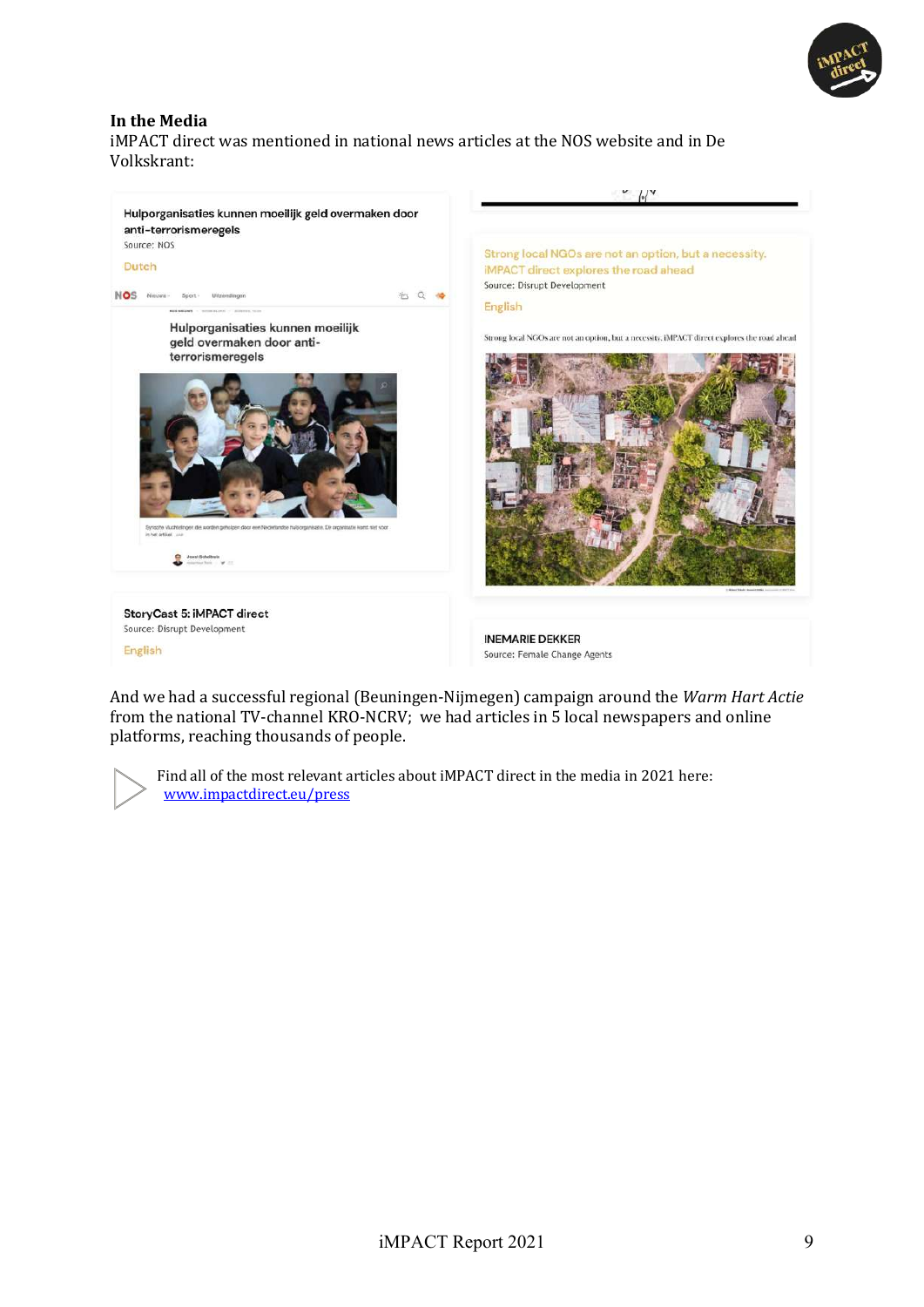![](_page_9_Picture_0.jpeg)

#### **Visibility | Outcomes**

We promoted iMPACT direct among an audience as big as we can reach with the resources we had. Reaching people is a first step for us to get more people interested in our work. And once interested we hope to engage people by supporting us by word of mouth, as a donor or as a volunteer.

We monitor donor satisfaction by keeping data for registration, referral, activation and retention:

![](_page_9_Figure_4.jpeg)

Apart from the data, these are actions people took after they heard about iMPACT direct and/or one of the NGOs we partner with:

#### $\rightarrow$  Visibility for the NGOs we partner with:

- NGOs reported back to have more reach at their social pages, after they joined iMPACT direct.
- One of the directors was invited to speak on an online Climate Conference, contacted through iMPACT direct.
- The postdoc of International Development Studies at Nijmegen University is planning to invite NGO directors as speakers in their course.
- HAN Social Work, university of applied sciences, invited NGO directors to facilitate a workshop at their annual International Week.

#### $\rightarrow$  Growing network

- We have used invitations for events as an opening for mailing to organisations and people we would love to work with. For example, the event in Nijmegen we promoted amongst local organisations like YouBeDo and the Round Table Nijmegen. With both we have ongoing conversations about collaboration.
- CoResolve trainer, Marien Colijn, offered a free session with him, after attending an online event.

#### $\rightarrow$  **(Potential) extra donations**

- Future Proof paid  $\epsilon$ 75 per presentation, which is used as donations to the projects.
- Future Proof connected us to a school and Ghanaian-Dutch referent, who might be interested to organise a fundraiser.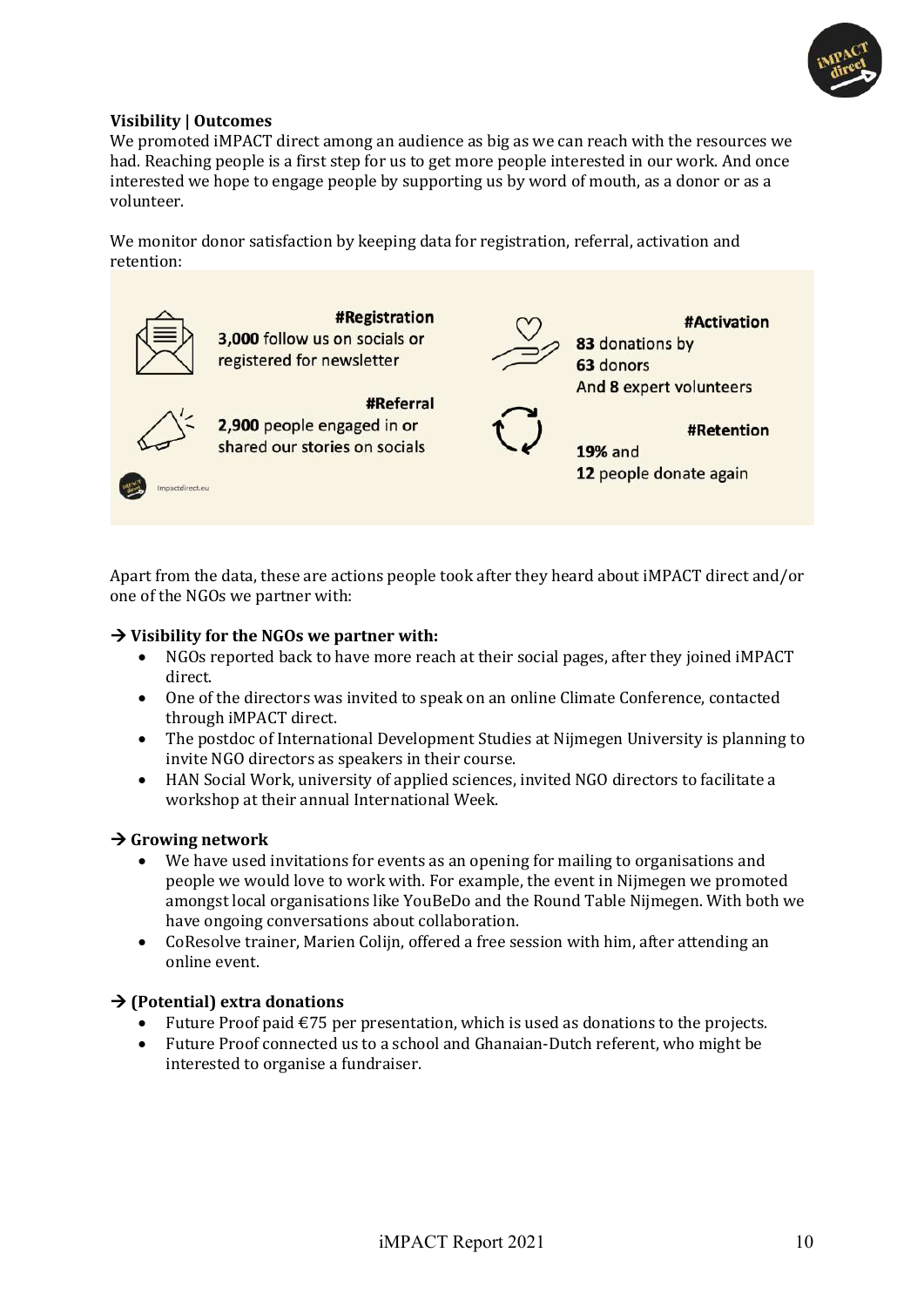![](_page_10_Picture_0.jpeg)

## **Strategy 2: Unrestricted grants to locally-led NGOs**

#### **Outputs** In numbers

![](_page_10_Picture_3.jpeg)

Individual donors donated on average €30 per donation.

#### **Income per project and income per NGO**

| Income per project                           | 2021   | Income per NGO      | 2021   |
|----------------------------------------------|--------|---------------------|--------|
| 1. Mangrove Restoration 1 (ACEC)             | €282   | ACEC                | €853   |
| 2. COVID Relief (ACEC)                       | €375   |                     |        |
| 3. Mangrove Restoration 2 (ACEC)             | €196   |                     |        |
| 4. Space for Stars (Affecto)                 | €282   | Affecto             | €282   |
| 5. Green Entrepreneurs (Cerath)              | €448   | Cerath              | €448   |
| 6. Kitchen Gardening (COSDEP)                | €5.893 | <b>COSDEP</b>       | €5,893 |
| 7. Boys' Dorm (IPI)                          | €657   | IPI                 | €2,696 |
| 8. Water Harvesting (IPI)                    | €2,039 |                     |        |
| 9 Community Health (KAF)                     | €187   | <b>KAF</b>          | €187   |
| 10. Pig Rearing (OLCAP)                      | €1,341 | OLCAP               | €1,341 |
| 11. Climate-Smart Agriculture (Pinasol)      | €1,596 | Pinasol             | €1,596 |
| 12. Literacy School (RSS)                    | €6,700 | <b>RSS</b>          | €6,700 |
| 13. Fashion Design (Wa Wa)                   | €4.639 | Wa Wa               | €4,639 |
| 14. Entrepreneurs with Disabilities (Vision) | €234   | Vision of the Blind | €234   |

Notes:

• Two of the partnering NGOs – Cerath in Ghana and Affecto in Kenya – who developed iMPACT direct with us from the start, decided to quit the collaboration. Both NGOs are successful in respectively proposal writing for international grants and local fundraising. And after a while they concluded that the revenue, they received through iMPACT direct did not match the efforts they got out of it, during the phase of building the initiative.

We are grateful for their partnership in the beginning, and happy that we could finalise our partnership in good understanding.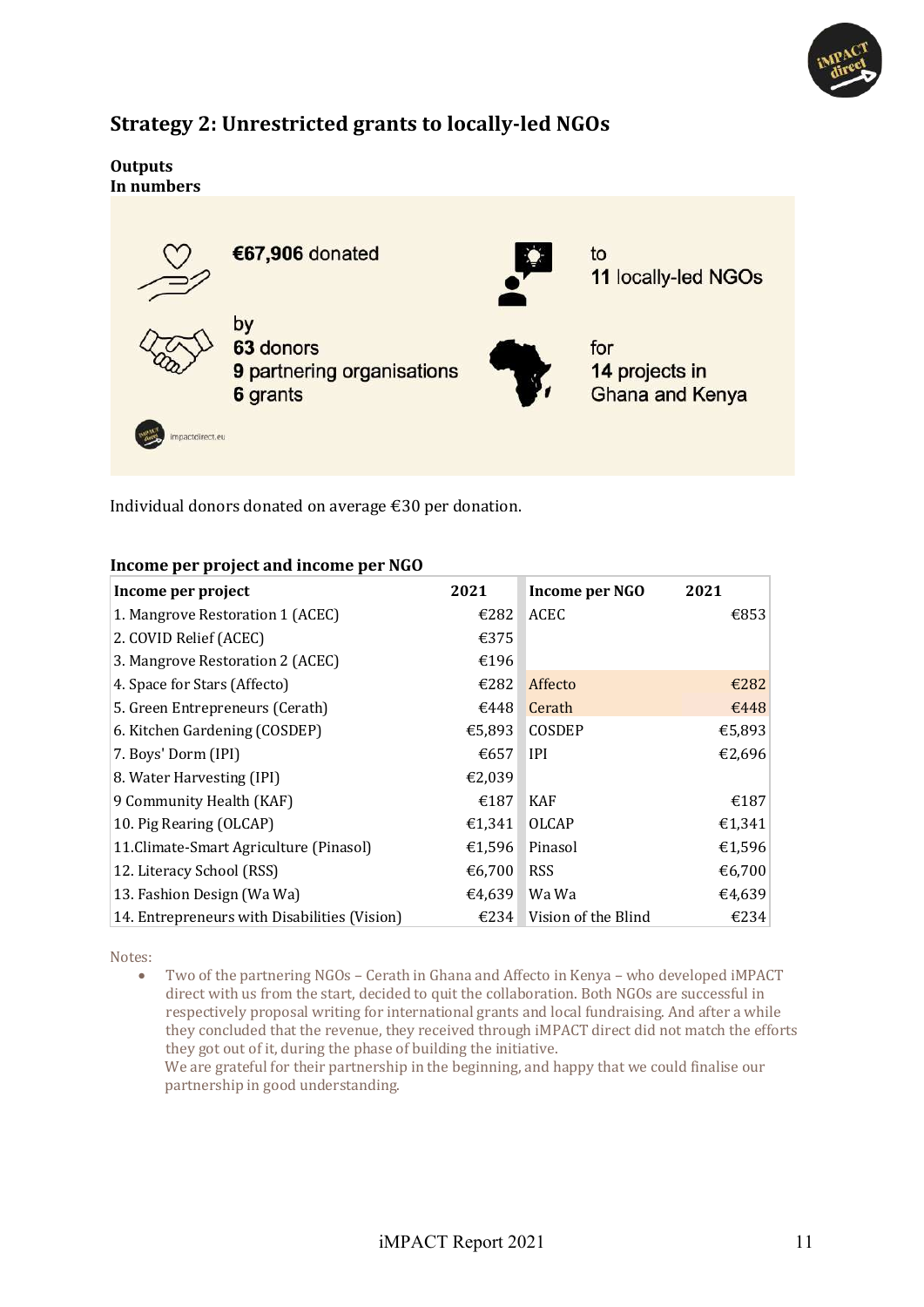![](_page_11_Picture_0.jpeg)

#### **Unrestricted grants | Outcomes**

This year we have started research together with interns social sciences on existing evidence on unrestricted funding and on trust-based partnerships. What we already know from experience is that relatively low budgets can improve lives in a rather short period of time, when it is directly given to locally-led experts; just looking at our data and the reports of NGOs.

Also, research shows that the way we work contributes to the following improvements in international development:

| <b>Funding directly to locally-led</b><br><b>NGOs leads to:</b> | Grants can be used immediately; Local NGOs can<br>$\bullet$<br>rapidly deploy the grant in existing projects,<br>reaching more people with existing solutions.<br>Local NGOs and communities build a durable<br>$\bullet$<br>relationship – and can be held accountable – and not<br>just for the funding period.<br>Local NGOs can rapidly respond to changes or new<br>$\bullet$<br>problems that arise.  |
|-----------------------------------------------------------------|-------------------------------------------------------------------------------------------------------------------------------------------------------------------------------------------------------------------------------------------------------------------------------------------------------------------------------------------------------------------------------------------------------------|
| More value for money because                                    | Direct donations leave out the average of 6 (!)<br>$\bullet$<br>intermediaries between donor and recipient.<br>Less budget is needed for office and staff costs in the<br>$\bullet$<br>North. On average around 30% of the aid budget is<br>spend in northern countries.<br>The costs are relatively low in countries we work,<br>$\bullet$<br>which means that projects and overhead costs are<br>cheaper. |
| Unrestricted long-term funding<br>leads to:                     | Growth and stability of the organisations supported<br>Increased investments in innovative projects<br>$\bullet$<br>Increased investments in projects that (individual)<br>donors find less attractive                                                                                                                                                                                                      |

What's more, as from April 2022 (up to April 2022) we could double each donation, thanks to the support of SAS-P Foundation. An unexpected result is that it helped NGOs with equally good but less attractive topics to finance their projects too. For instance, when:

- Donations were made to 'iMPACT direct', the amount to be equally distributed over all open projects doubled.
- A project got financed by a grant, the match funding could be used for projects that did not reach their target amount yet.

In this way, promotion and fundraising becomes beneficial for all NGOs. And more importantly, less attractive projects in the eyes of the donor, yet important for the community, can still be funded.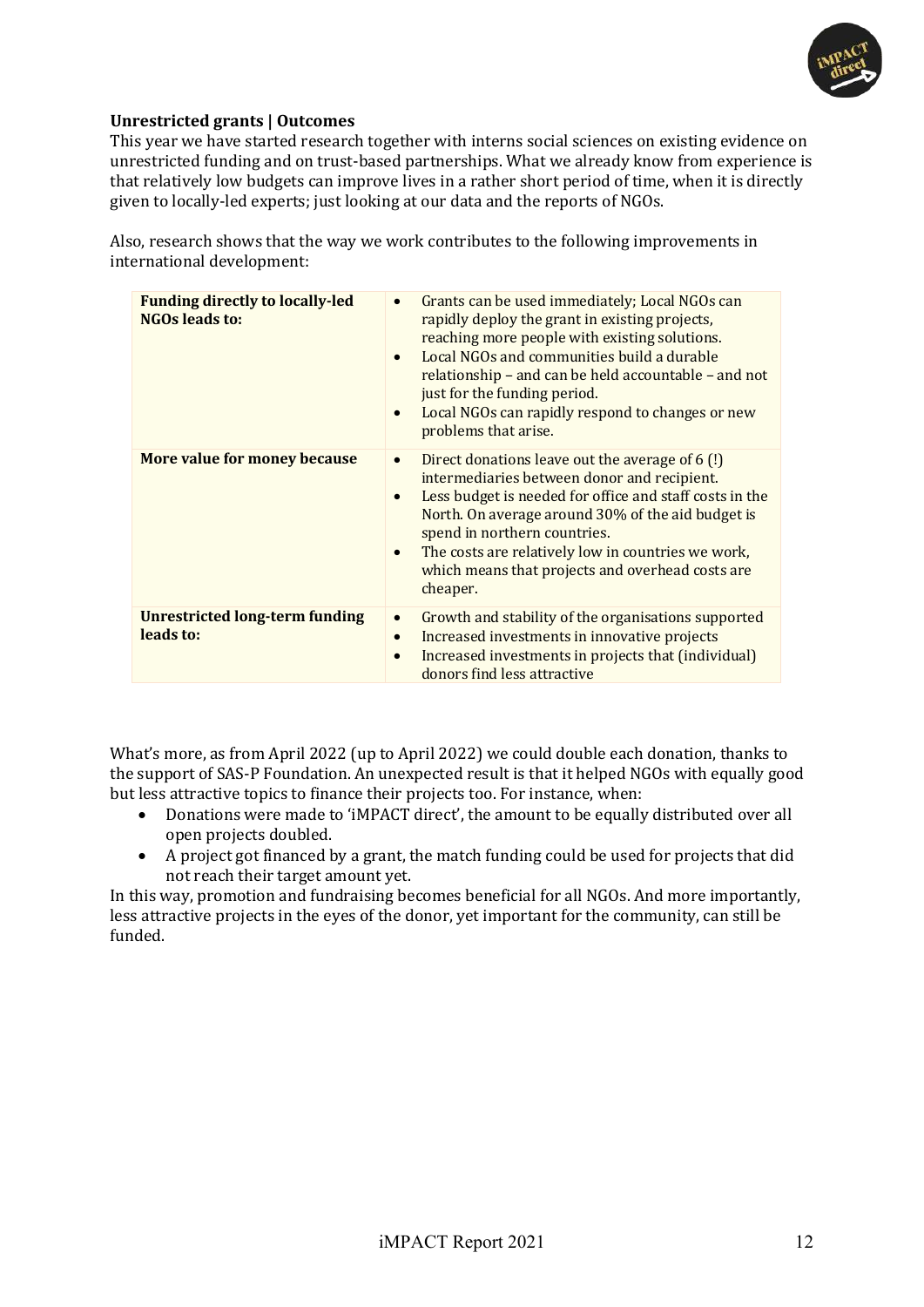![](_page_12_Picture_0.jpeg)

## **Strategy 3: Capacity Strengthening**

In 2021, our capacity strengthening efforts for partnering NGOs included:

Supporting the NGOs with editing project pages and NGO pages for the website. We have a growing team who can do this (on a voluntary basis). We provide feedback, questions and tips, and always ask for consent to publish the final version.

*"I* must tell you this is already part of the benefits of the partnership with iMPACT direct. I am happy with the inputs and reviews you made here. We are going to put our heads on to *get the necessary updates done as you have highlighted below." (one of the NGO directors)* 

- Together with the impact expert we interviewed the needs of the NGOs when it comes to impact measurement. We found a wide variety in expertise among different NGOs (from rather new to the topic to expert level). For those who needed a bit of assistance, the reporting formats help to think about measurable results, and how to measure them, and how to report on it to engage existing donors and attract new ones.
- On request, we supported NGOs in how to write attractive updates for donors, to think together what would be interesting to present on events, etc.
- In September, we started to host Open Zoom Calls once in every two weeks, for everyone to 'walk' in when he or she has a question or suggestion. That lead to several talks about additional needs, and we were then able to connect some of the NGOs with experts in our network. Examples are:
	- $\circ$  We keep a list of Grants that can only be applied for by local NGOs and actively share grant opportunities with them when we see them. (Although this did not lead to successful applications by the NGOs yet.)
	- o KAF offers basic health care in underserved communities and needs to fundraise every year for their activities (besides the support they receive from the Kenyan Government). We linked them up with the social enterprise Healthy Entrepreneurs, to look at their financial sustainable approach. We also matched KAF with a medical international charity providing surgeries (Medial Checks for Children) beyond basic health care.
	- $\circ$  Pinasol started their Teen Mums project, but also wanted to work on prevention of teen pregnancies. As this is not their core expertise, we matched them with Marie Stopes Ghana for Comprehensive Sexuality Education and access to contraceptives in the communities that they both work.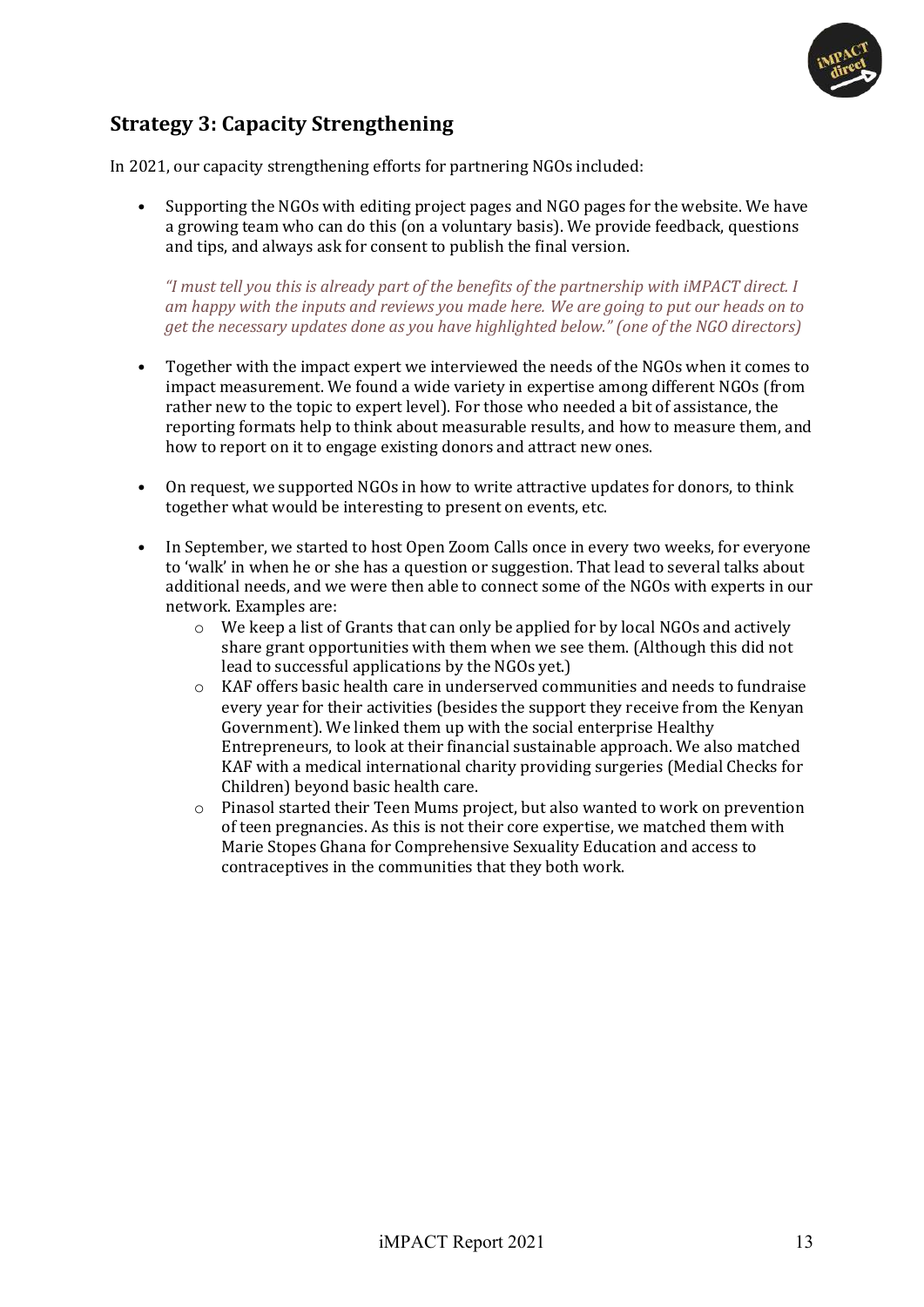![](_page_13_Picture_0.jpeg)

## **3.4 Impact: Lives Improved**

In 2021, we have supported locally-led NGOs in Ghana and Kenya and their projects for people living below the poverty line.

One of the indicators we use to measure impact is 'lives improved'. With that we mean the number of recipients who directly benefitted with a raised income, increased food security or with an extra year of education. Especially, with the projects on income and food security  $&$ climate, on average 5 family members benefit from the project too, as indirect recipients.

In 2021, 5014 lives were improved:

![](_page_13_Picture_5.jpeg)

#### With projects in Ghana: And in Kenya:

![](_page_13_Figure_7.jpeg)

![](_page_13_Figure_9.jpeg)

Find the interactive map with all projects here: www.impactdirect.eu/projects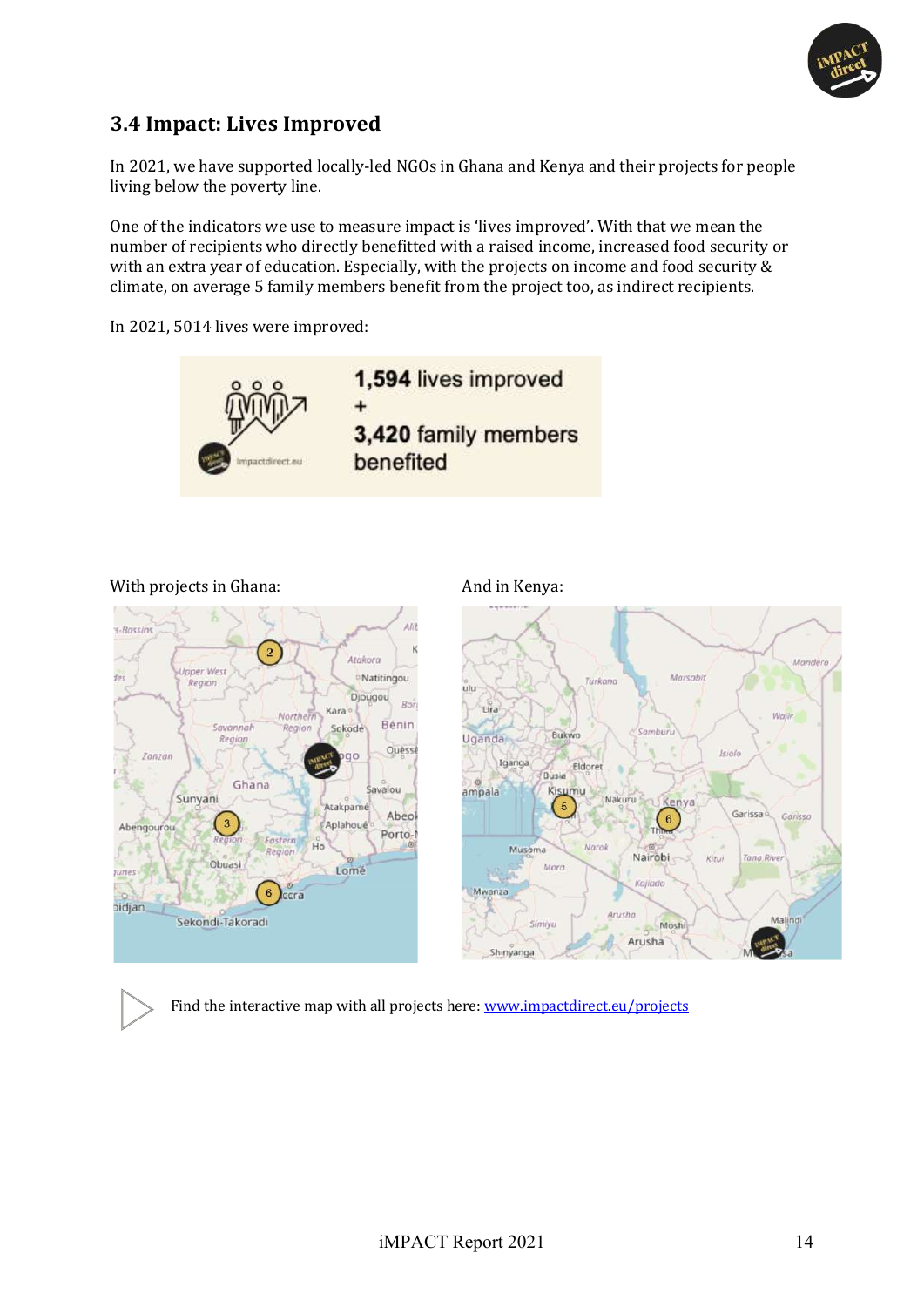![](_page_14_Picture_0.jpeg)

To be able to analyse and compare the impact of the results, we separated our 3 main themes: income, climate & food security and education:

#### **Results from projects on Income**

Increased income is a significant impact (source: Global Innovation Fund). From the projects we supported it shows it can lift families out of extreme poverty. It means having more budget for basic needs such as housing, food, health and education. Per project it looks as follows:

| POVERTY |
|---------|
|         |

| Project                    | Lives improved                                                          | <b>Community impact</b> |
|----------------------------|-------------------------------------------------------------------------|-------------------------|
| <b>Green Entrepreneurs</b> | 200 lives improved                                                      | 50% in employment or    |
| (Cerath)                   | 500 family members benefited                                            | entrepreneurship.       |
|                            | See entire report: https://impactdirect.eu/project/green-entrepreneurs/ |                         |
| Pig Rearing                | 10 lives improved                                                       |                         |
| (OLCAP)                    | 50 family members benefited                                             |                         |
| <b>Fashion Design</b>      | 5 lives improved                                                        |                         |
| (Wa Wa)                    | 25 family members benefited                                             |                         |

Note: The difference in terms of people reached between Cerath and the smaller organisations is that Cerath works in an urban area, connecting to existing businesses, and accessing more financial resources for this project, whereas OLCAP and Wa Wa work in very remote areas with little opportunities for work and education.

#### **Example OLCAP** (Isulu, Kenya)

"So far, 10 women have finished preparing pig houses and they have already received two piglets each and supplementary feeds. We did the vaccination for the piglets last week.'

![](_page_14_Picture_9.jpeg)

All recipients will earn an income from selling piglets and mature pigs. A mature pig sells for around Ksh9,000 (or  $\epsilon$ 70) in the area. If a beneficiary raises all the eight piglets to maturity, the family could earn about Ksh72,000 (or €560) in less than a year, which equals around 5 months of minimum wage in Kenya.

The additional steady income will enable the participating women to afford basic needs, including food (a well-balanced diet), adequate clothing, children's education and family's healthcare. More so, extra income can be used to improve existing housing or construct a new one. And eventually, expanding or acquiring new businesses, helping to eradicate poverty.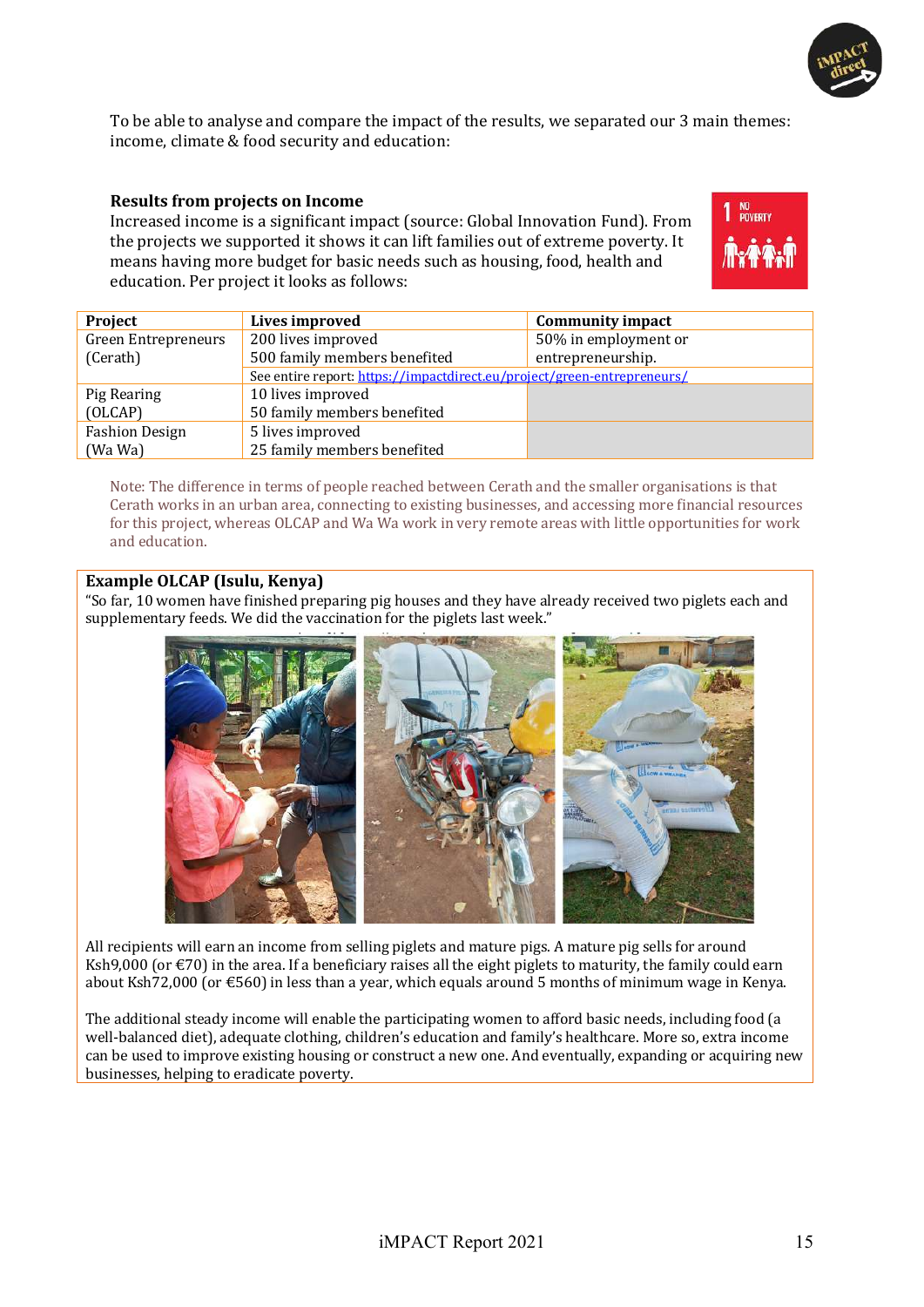![](_page_15_Picture_0.jpeg)

#### **Results from projects on Climate & Food Security**

Increased yield is a significant impact (source: Global Innovation Fund). From the projects we supported it shows it can lift families out of extreme poverty. Increased produce means more and healthier food at the table and surplus that can be sold. Per project it looks as follows:

![](_page_15_Picture_3.jpeg)

| Project                                                                      | <b>Lives improved</b>                                                             | <b>Community impact</b>                                                        |
|------------------------------------------------------------------------------|-----------------------------------------------------------------------------------|--------------------------------------------------------------------------------|
| <b>Mangrove Restoration</b><br>1(ACEC)                                       | 40 lives improved<br>200 community members benefited                              | 42 mangrove seedlings were replanted<br>to restore the environmental ecosystem |
|                                                                              |                                                                                   | of the coastline. Small fishes returned. It                                    |
|                                                                              |                                                                                   | resulted in bringing back income                                               |
|                                                                              |                                                                                   | opportunities for 40 women and men.                                            |
|                                                                              | See entire report: www.impactdirect.eu/project/community-mangrove-restoration     |                                                                                |
| Kitchen Gardening                                                            | 64 lives improved                                                                 | 64 families have started to use self-                                          |
| (COSDEP)                                                                     | 320 farmers benefited                                                             | made organic compost as bio-fertiliser                                         |
|                                                                              |                                                                                   | for their crops. Eco-farming reduces                                           |
|                                                                              |                                                                                   | negative health effects such as stomach-                                       |
|                                                                              |                                                                                   | aches, as families are no longer exposed                                       |
|                                                                              |                                                                                   | to harmful chemicals.                                                          |
|                                                                              |                                                                                   | Already 45 families befitted from                                              |
|                                                                              |                                                                                   | reduced costs and increased income.                                            |
|                                                                              |                                                                                   | 320 more farmers were informed or                                              |
|                                                                              |                                                                                   | trained at the demonstration sites that                                        |
|                                                                              |                                                                                   | each farmer group started.                                                     |
| See entire report: https://impactdirect.eu/kitchen-gardening-outcome-report/ |                                                                                   |                                                                                |
| Boys' Dorm                                                                   | 40 lives improved                                                                 | The land used for the dorm and a food                                          |
| (IPI)                                                                        | 100 community members benefited                                                   | forest used to be a wasteland. Already                                         |
|                                                                              |                                                                                   | the youth harvested 10 bags of beans                                           |
|                                                                              |                                                                                   | from this land. It will ensure food                                            |
|                                                                              |                                                                                   | security for the home. Community                                               |
|                                                                              |                                                                                   | members come to help and learn.                                                |
|                                                                              | See entire report: https://impactdirect.eu/project/boys-dormitory-childrens-home/ |                                                                                |
| Climate-Smart                                                                | 80 lives improved                                                                 |                                                                                |
| Agriculture (Pinasol)                                                        | 200 family members benefited                                                      |                                                                                |
| <b>Water Harvesting</b>                                                      | 250 lives improved                                                                |                                                                                |
| (IPI)                                                                        | 500 school children benefited                                                     |                                                                                |

#### **Example from COSDEP (Kiambu, Kenya)**

![](_page_15_Picture_6.jpeg)

■ Each farmer group started a demonstration farm. Around 70% of the first 4 groups have already replicated the techniques on their own farm.

 $\blacksquare$  The farmers now have fresh supply of vegetables from the kitchen gardens. And they have different vegetable varieties that offer nutrition value, like indigenous vegetables, kales, spinach and cabbage. Remarkably, in the group discussions we heard about reduced instances of hospital visits due to food contamination!

■ The project has helped the farmers to save costs of purchasing fertilisers which is very expensive. They are using locally available materials to make compost manure, biofertilizers and bio pesticides.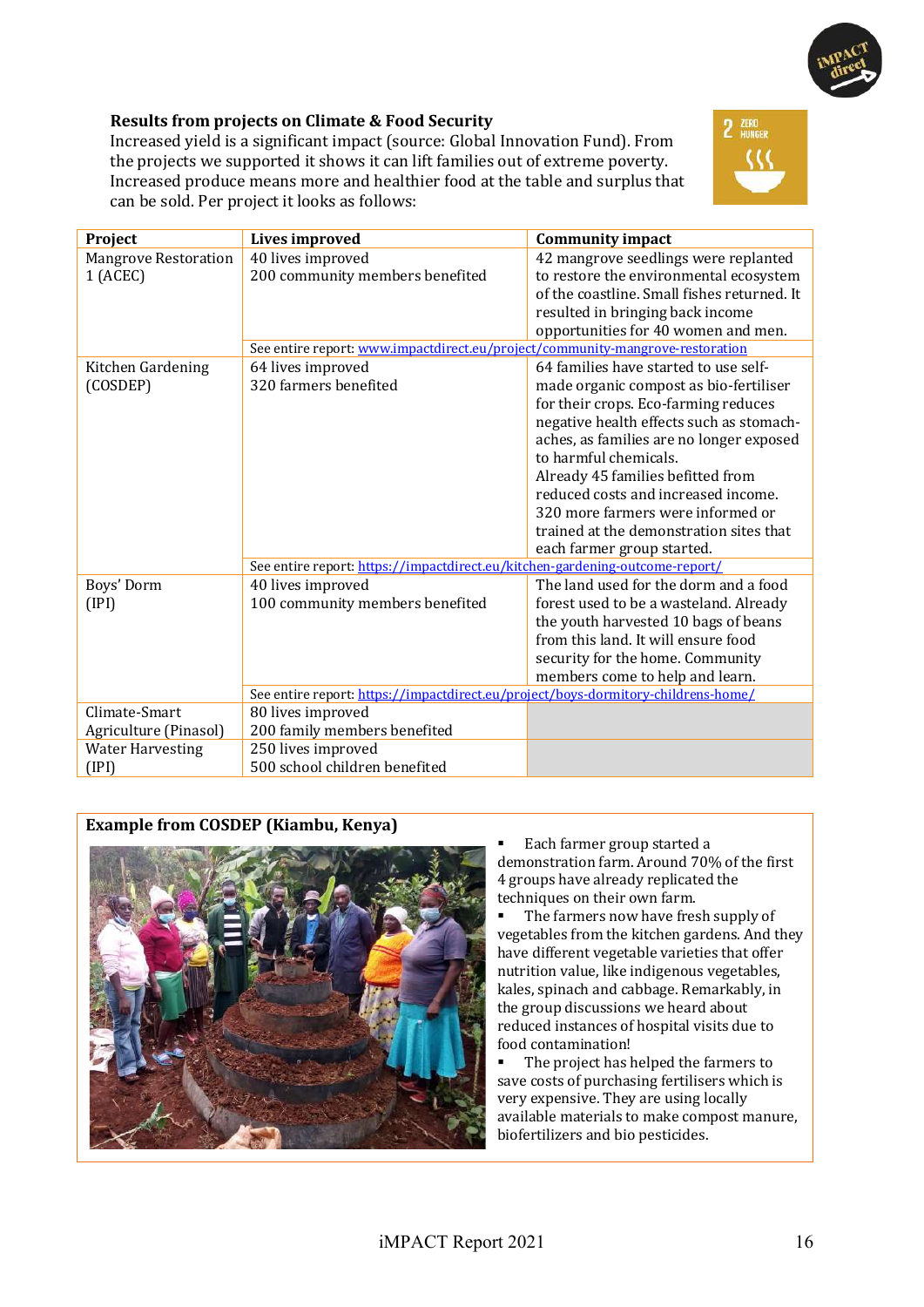![](_page_16_Picture_0.jpeg)

#### **Results from projects on Advanced Education**

Every extra year of education is called a substantial impact (source: Global Innovation Fund). Global research shows that with every extra year in school, someone's income and health increases. Per project it looks as follows:

![](_page_16_Picture_3.jpeg)

| Project         | Lives improved                                                   | <b>Community impact</b>                 |
|-----------------|------------------------------------------------------------------|-----------------------------------------|
| Space for Stars | 4 lives improved                                                 | Donations were used for school fees for |
| (Affecto)       |                                                                  | secondary school students. The ripple   |
|                 |                                                                  | effect of educating and empowering      |
|                 |                                                                  | students every year cannot be           |
|                 |                                                                  | underestimated. Students will make a    |
|                 |                                                                  | change for their families and           |
|                 |                                                                  | communities once they graduated.        |
|                 | See entire report: https://impactdirect.eu/project/affecto-stars |                                         |
| Literacy School | 402 lives improved                                               |                                         |
| (RSS)           | 1500 family members benefited                                    |                                         |

![](_page_16_Picture_5.jpeg)

#### **Example from RSS Foundation (Nabdam, Ghana)**

We are on track at reaching our target of 2,000 students. However, it may take us more time than estimated. Increase of income because of the adult education is also a longer-term impact. But interestingly in some groups, some of the beneficiaries have started saving money collectively. This is giving them some more financial power.

In addition, some trainees come together in similar trades to collaborate on work. The classes have become a rallying point for inter-sales among themselves which is giving them some income.

#### **Other**

| <b>Project</b> | Lives improved               | Community impact |
|----------------|------------------------------|------------------|
| COVID Relief   | 64 people reached directly   |                  |
| (ACEC)         | 300 family members benefited |                  |

Notes:

- The grey-marked areas don't have an outcome report yet, because they are still in the implementing phase. Their output reports – and all other reports – are to be found under each single project: https://impactdirect.eu/projects/
- Numbers of lives improved for 2021 are lower than expected. Firstly, because 8 out of 14 projects didn't reach the target amount. Especially from the campaign in early 2021 (when we were a 100% dependent on individual donations). We do expect  $3$  more projects to reach the target amount early 2022. That'll make 9 out of 14 projects to be successful in terms of fundraising. Secondly, the first bigger donations for projects came in as from 9 July 2021, which means that 100% funded projects started only since then. And that means again that part of the impact from funds raised this year will take place in 2022.
- 3 out of the 14 projects financed in 2021, only started in 2022, because the NGO started working with iMPACT direct in September 2021 and/or their funding came in later. Those are: Community Health (KAF), Entrepreneurs with Disabilities (Vision of the Blind) and Mangrove Restoration 2 (ACEC).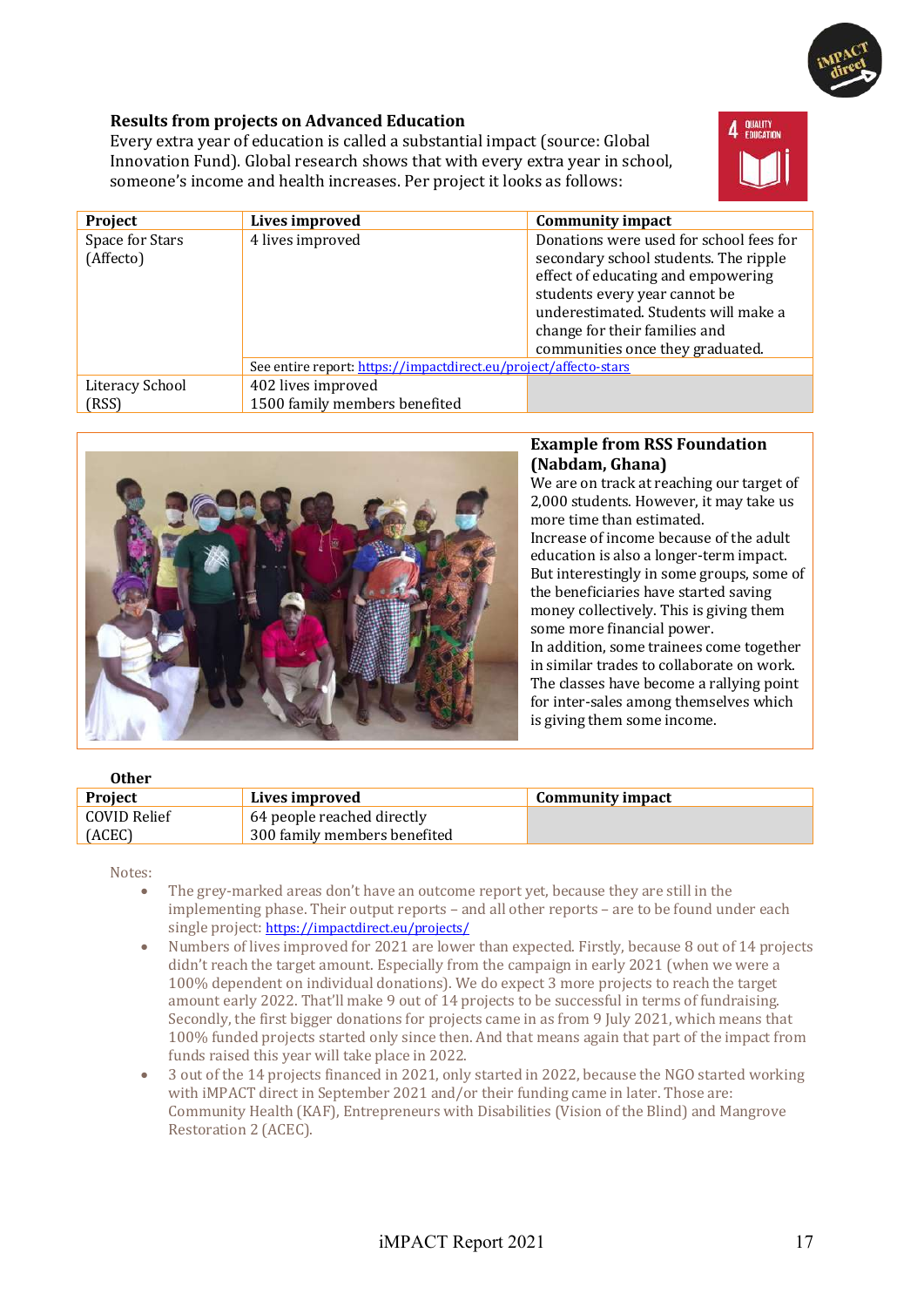![](_page_17_Picture_0.jpeg)

## **More** impact

Ultimately, we want to contribute the decision-making power of locally-led NGOs on a larger scale and inspire on an actual shift of power within the development sector, and simultaneously contribute to a stronger civil society in the countries we work.

## **Strengthened civil society**

With iMPACT direct we aim to strengthen civil society in Africa, as a vital power besides government and private sector to claim and to protect the rights of the people in their communities. 

For us this starts with the locally-led African NGOs we support. In the coming years we want to grow our impact in terms of the number of NGOs we support, amount of unconditional grants per NGO and in capacity strengthening to NGOs. We hope that with that, we support a larger democratic space that people and NGOs benefit from, in the countries we work.

## **Shift of power in international development**

We aim for a so-called shift of power from Northern NGOs towards having local experts and communities included in decision-making on an equal basis. We do so by showing one of the solutions on how it can be done differently. Leading by example - with unconditional donations and trust-based partnerships.

Ultimately, our initiative leads to more unrestricted funding available for locally-led NGOs. We plan to scale our approach either through 1) more and more grants using our network; or 2) are inspired to replicate our approach.

One of the grants that supports us – Stichting Overal – is exactly interested in this: to use iMPACT direct for selecting projects, because they lack the time and proximity to do that. In 2021, they supported 3 of our projects.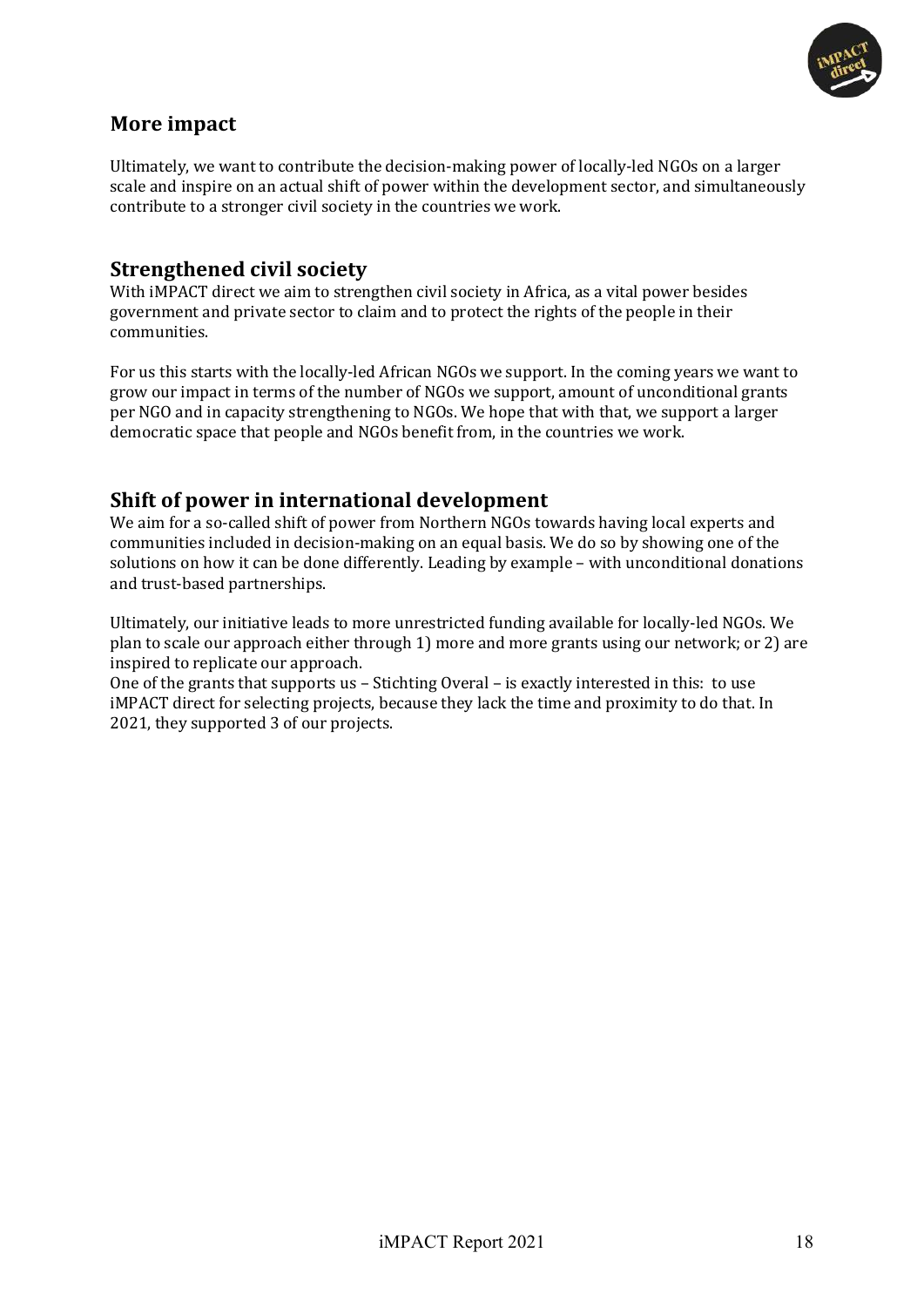![](_page_18_Picture_0.jpeg)

# **4. Our learnings**

Learning is an integrated approach at iMPACT direct, using the *Human Centred Design approach.* We start from what is our greatest asset; our diverse and dedicated team, that brings in a variety of expertise and perspectives. In our regular meetings this helps to bring us to develop the best solutions, that we can test and then adapt according to learnings and feedback. We're continuously improving as we go.

#### **And that resulted in:**

- In April 2021 we completed after 1 year our paperwork as a fundraising organisation and access to a combination of financial services to realise a donation button. We received our ANBI-status of the Tax Institution and the CBF Quality Mark for professional fundraising organisations.
- After the first tests and pilots, we have improved our selection process that started in December 2021. We now know better what kind of NGOs we want to support, and for whom we can make a difference. Those are:
	- $\circ$  2 types of small NGOs (with annual incomes below €30,000 and those below €100,000)
	- $\circ$  NGOs that started from a great idea for their community and started doing that irrespective of grant objectives. For instance, the NGO OLCAP started with the investment of all co-founders.
	- $\circ$  Rather support NGOs in remote areas than in places where already so many NGOs are located, because they can really make a difference in their community.
	- $\circ$  We aim for at least 50% women led NGOs (and we did not manage to do that yet in 2021).

Find all criteria of the local NGOs we partner with here: www.impactdirect.eu/partnership

- Testing with what we have learned from crowdfund initiatives; doing 4-month campaign per project made us realise that this imposes a great workload on both the NGOs and on the iMPACT direct team to start and finalise all in a short period. It also doesn't match the main work and most important work that NGOs are doing: making impact for people in their communities. That is why from 2022, we work with 1-year projects on the website.
- Related to that, with one-year projects, NGOs have more room than before to spend part of the budget for organisational needs and growth.
- Working with a marketing expert, improved our communication and marketing goals and tools a lot. The implementation will still take time and extra hands, we didn't always have in 2021. But we gained clear and simple knowledge to market iMPACT direct much better for different target groups (individuals, companies, grants and NGO staff).
- Because of the growing workload we started to work more and more in teams per topic, for instance, communications, finance, fundraising, capacity strengthening and impact measurement.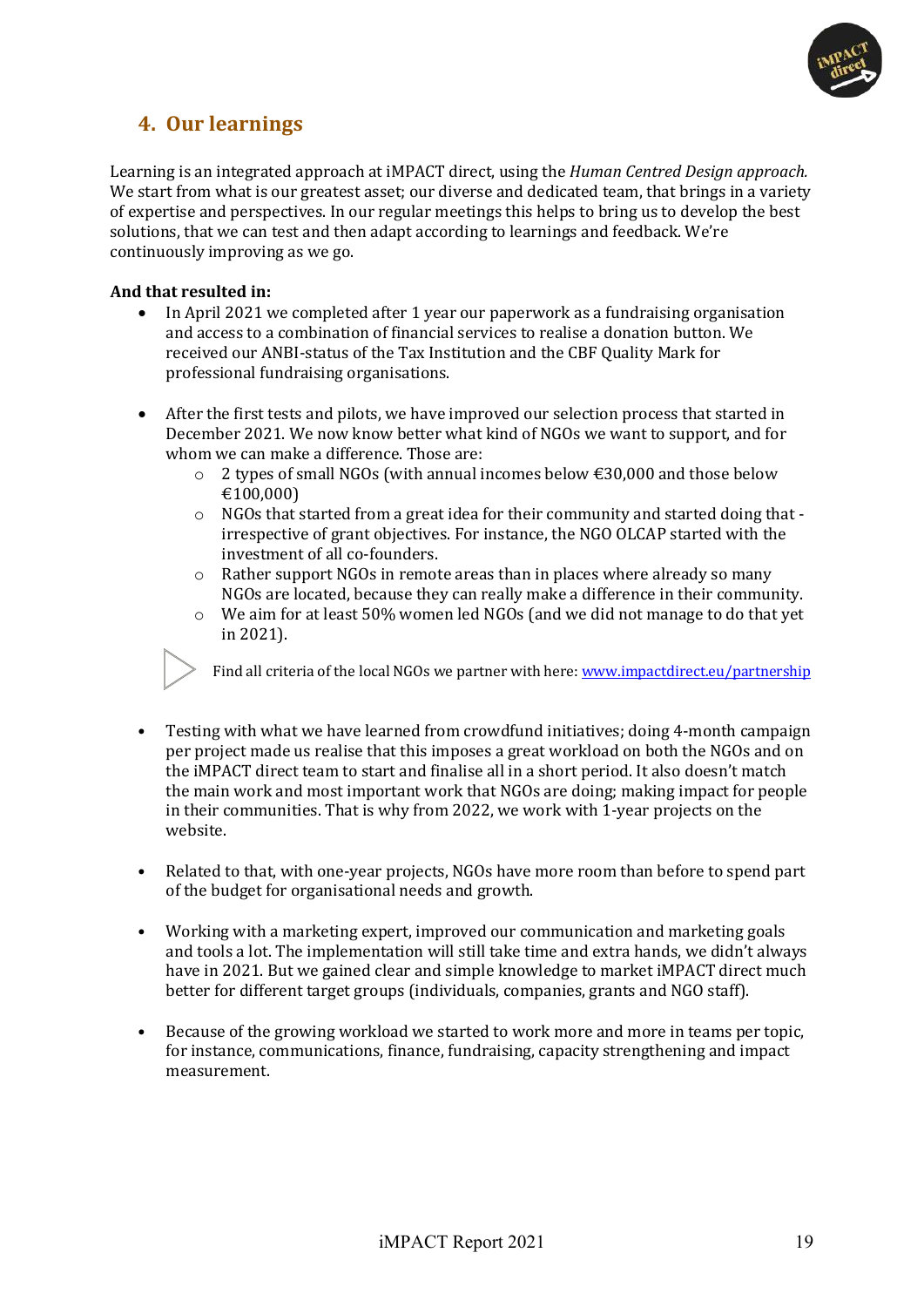![](_page_19_Picture_0.jpeg)

#### **Measuring impact**

In addition, we have been developing our Theory of Change and accordingly tools to measure impact more accurately – together with experts on the topic. It greatly improved our impact monitoring and helps the less experienced NGOs to report more easily and with more quality.

Together with university students in social sciences we are further researching this topic. The results are helping us to proof our approach with evidence, to learn and improve from evidence and to find out what is still left for us to measure in terms of effectiveness of our approach.

What we measure:

Organisation wide:

- No. of lives improved
- $\epsilon$  donated
- Cost-efficiency iMPACT direct: budget/transferred to NGOs
- Donor satisfaction: No. of registrations, donations, referrals, and recurring donations), plus a survey on how userfriendly they find the website.
- NGO satisfaction, through regular contact moments

Per NGO:

- Cost-efficiency per project (budget/ lives improved)
- Output report on number of lives improved per project and an activity video.
- Outcome report measuring longer-term results per project and a video or story with observed changes by recipients.

How and when we report:

- NGOs update directly on the website's stories page, which is not edited or filtered.
- NGOs report three times a year (2 output reports and 1 outcome report). We help with impact measurement through given formats and advising on indicators. The reports are valuable for communicating results and learnings for iMPACT direct and for the NGO.
- iMPACT direct publishes an annual impact report every February.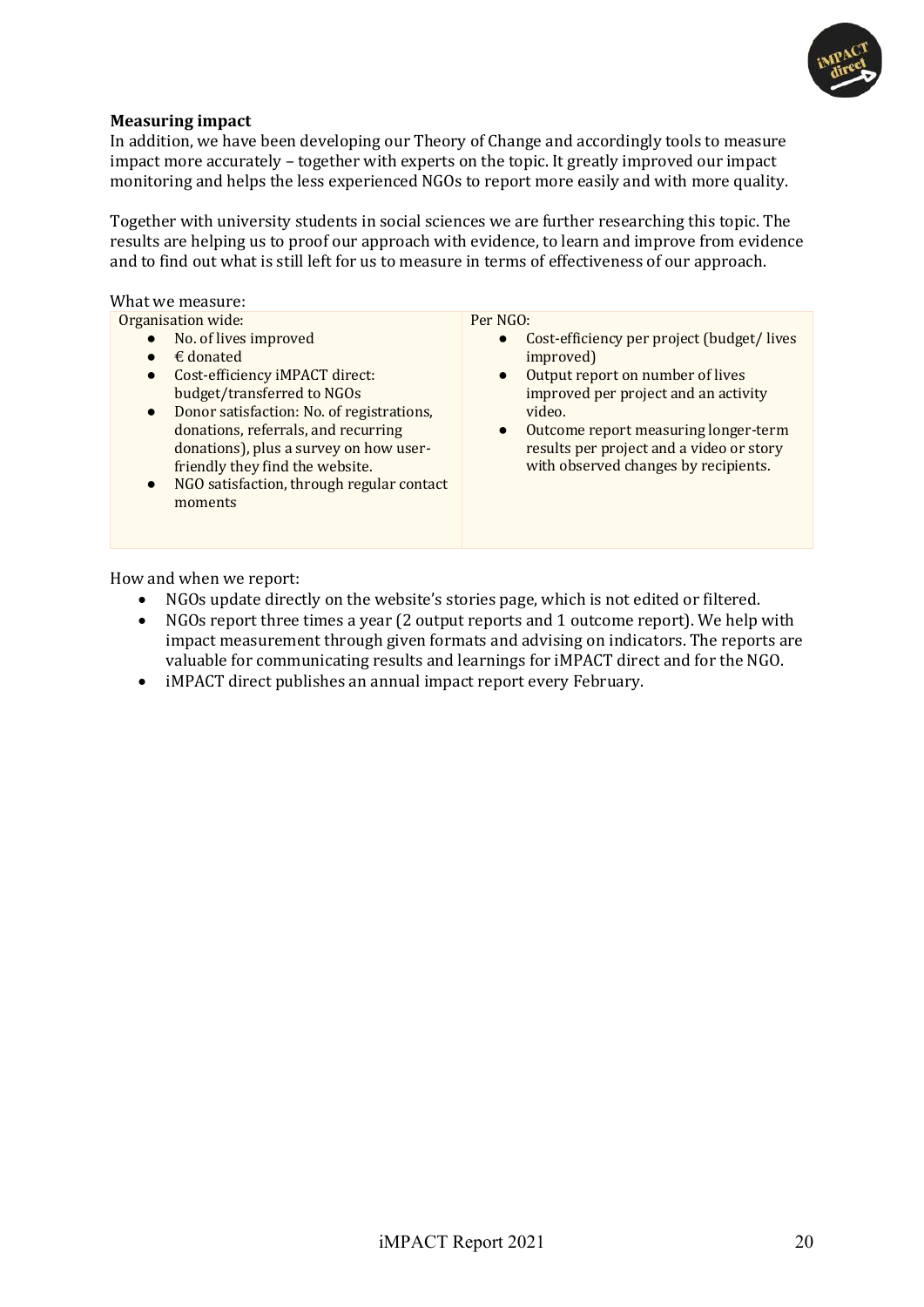![](_page_20_Picture_0.jpeg)

## **5. Our organisation**

Our leadership of board members and founders are based for 50% in Europe and 50% in Africa and is 50% women-led. The board members and founders have a wealth of experience and bring their diverse expertise and experiences to build and steer iMPACT direct. We are:

![](_page_20_Picture_3.jpeg)

**Nicky Wakou**, secretary, has 10 years of experience in international development as a diplomate in South Sudan and Belgium. She currently works as an advocacy manager.

**Isaac Waithaka**, co-founder, has over 10 years of experience as a consultant in international development and as a social entrepreneur in Kenya. He's the director of Goblis Foundation.

**Richard Yeboah**, co-founder and treasurer, has 20 years of experience in social business and international development, from the Netherlands and Ghana. He's the director of MDF Consultancy West Africa and co-owner of MDF group. He is based in Ghana.

**Inemarie Dekker**, co-founder and chair, has over 15 years of experience in international development and social business as a consultant in several African countries and the Netherlands.

We are an international organisation, with most of our paid staff (on a consultancy basis) in Ghana and Kenya. Our network further consists of around 16 international supporting companies and grants. iMPACT direct does not have a head office as such but is legally registered in the Netherlands to be able to work as a fundraising organisation in Europe.

In 2021, the board and co-founders of iMPACT direct came together every two weeks to discuss progress and for decision-making.

Financial checks and balances are done by:

| <b>Audit commission</b> |                      | <b>External financial administrator:</b> |  |
|-------------------------|----------------------|------------------------------------------|--|
|                         | Amalia Widnasyingrum | MAKSY (formerly Cijfermeester Beuningen) |  |
|                         | Karen Kammeraat      | checks incoming donations after every    |  |
|                         |                      | campaign.                                |  |

For more information about the team, see https://impactdirect.eu/about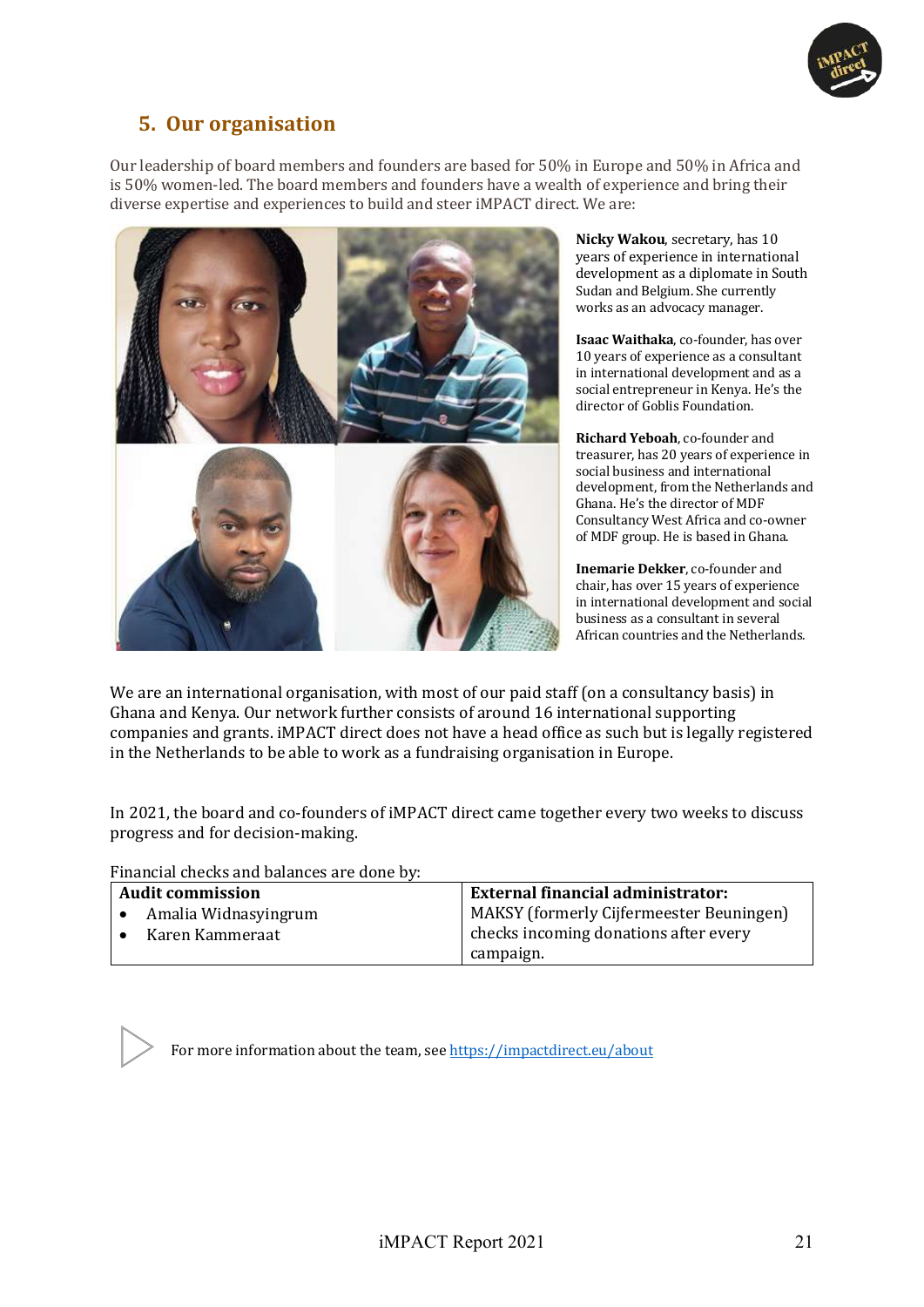![](_page_21_Picture_0.jpeg)

Thanks to the support of SAS-P Foundation we were able to hire a few crucial consultants to complement with their expertise.

|                                                                                     | <b>Name</b>                                                                                                                                                  | <b>Position</b>                                                                                                 | Location                                                                         |
|-------------------------------------------------------------------------------------|--------------------------------------------------------------------------------------------------------------------------------------------------------------|-----------------------------------------------------------------------------------------------------------------|----------------------------------------------------------------------------------|
| The board and<br>founders work on<br>a voluntary basis.                             | <b>Executive Board</b><br>Inemarie Dekker<br>Richard Yeboah<br>Nicky Wakou<br>Isaac Waithaka                                                                 | Chair & Co-founder<br>Treasurer & Co-founder<br>Secretary<br>Co-founder                                         | <b>Netherlands</b><br>Ghana<br>Netherlands<br>Kenya                              |
| Our team members<br>in Africa are paid<br>on a consultancy<br>basis.<br>Team Europe | <b>Team Africa</b><br>Emmaculate Kanyuiro (Goblis)<br>Joana Ohene (Consultant & MDF)<br>Martha Mwangi (Goblis)<br>Mitchel Juma (Goblis)<br>Abolnab Azantilow | <b>Selection East Africa</b><br><b>Selection West Africa</b><br>Proposal writing<br>Outcome videos<br>Volunteer | Kenya<br>Ghana<br>Kenya<br>Kenya<br>Ghana                                        |
| consists of three<br>paid consultants<br>and around 10<br>expert volunteers.        | <b>Team Europe</b><br>Sarah Diedro<br>Alba Léon, Malou Tichelaar<br>Lori Cajegas, Suzanne Hoeksema<br>Team of volunteer editors                              | Marketing expert<br>Communication experts<br><i>Impact experts</i>                                              | <b>Belgium</b><br><b>Netherlands</b><br><b>Netherlands</b><br><b>Netherlands</b> |
|                                                                                     | Intern(s) Radboud University                                                                                                                                 | Impact research                                                                                                 | <b>Netherlands</b>                                                               |

Our team is located in Africa and Europe. Below is the composition of the team and their locations:

#### **Our partners**

Our first campaign led to 10 potential partnerships. Concretely for 2020:

- **CAPREA Media**; web developer who is supporting us mostly voluntary for development and hosting (CAPREA Media).
- **Goblis Foundation**, donates 5% of their income at their euro account; does paid consultancies on a low rate; provides trainees to learn and to support iMPACT direct in grant writing and video making.
- **ResiRest BV** could not donate as they said earlier, because the entire tourism sector was not performing well due to COVID.
- **Partin (Dutch association for smaller NGOs)** as a member we're benefitting from basic tools for foundations, promotion and access to a small grant of Wilde Ganzen.
- Starters4Communities Nijmegen. Three professionals learning on social entrepreneurship organised a Giving Circle in June in Nijmegen, preceding a research on the target group.
- Radboud Universiteit Niimegen links interns to iMPACT direct. Renata Heezemans started her research in November.
- Earth Today. We started a partnership with Earth today on Earth Day in April. Despite the pleasant partnership and efforts we made at their platform, we did not see any results in more promotion for iMPACT direct yet.
- **Tech Soup & Google**. We receive free access to email Google Drive and a budget of \$10,000 to spend on Google Ads.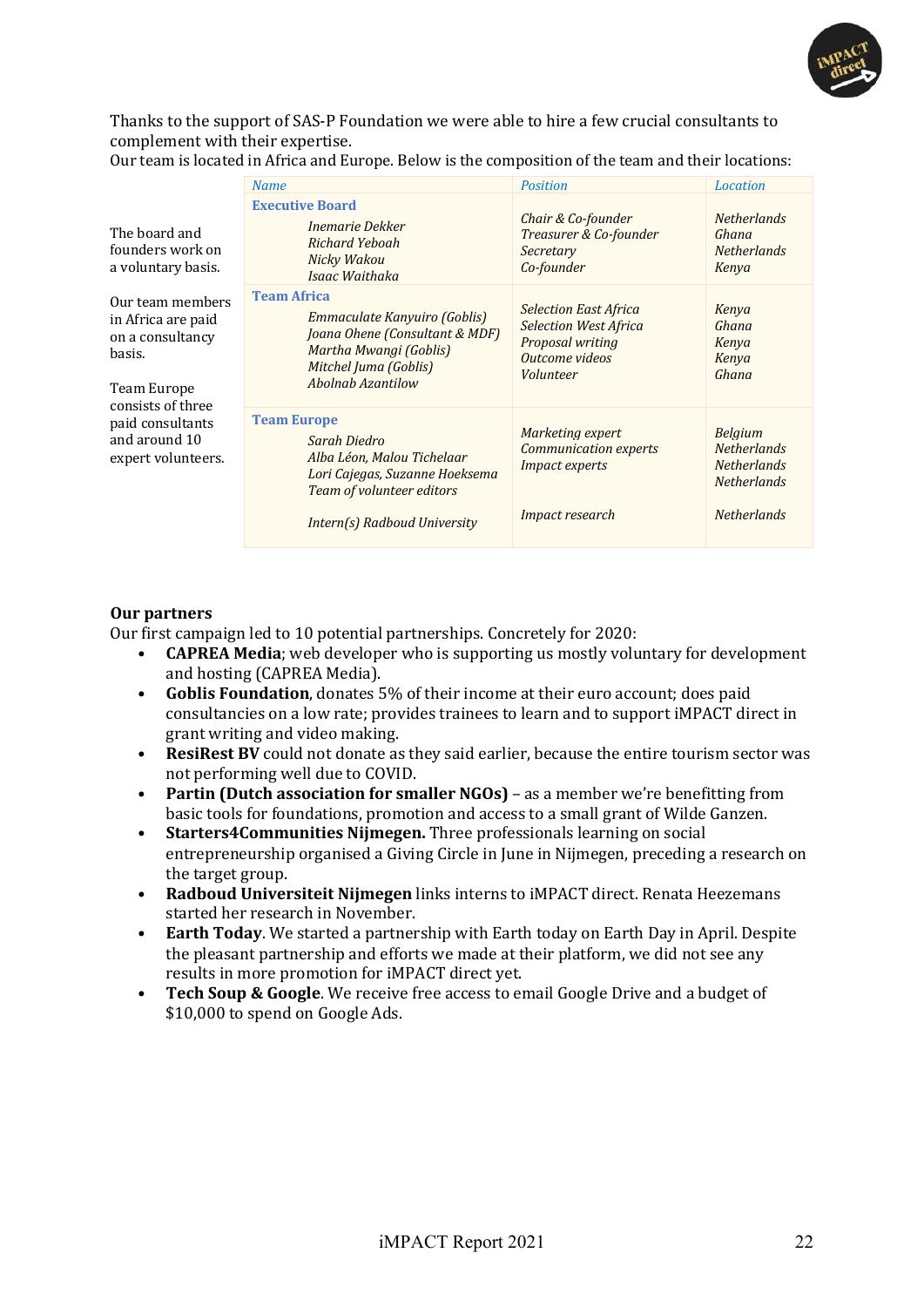![](_page_22_Picture_0.jpeg)

## **6. Financial report**

#### The total income committed in 2021 was  $€67,906$ .

Main grants received are:

| $\bullet$ | <b>SAS-P Foundation:</b> | €50,000 |
|-----------|--------------------------|---------|
| $\bullet$ | <b>AFAS Foundation</b>   | €4,889  |
| $\bullet$ | <b>Stichting Overal</b>  | €4,263  |
| $\bullet$ | Wilde Ganzen             | €2,990  |
| $\bullet$ | Haella Foundation        | €2,500  |

SAS-P Foundation committed to a total donation of  $\epsilon$ 50,000 (within their criteria). Of that amount  $\epsilon$ 21,721 was transferred in 2021, and we expect the remaining  $\epsilon$ 28,279 early 2022. Of that remaining amount,  $\epsilon$ 23,279 is reserved for projects and  $\epsilon$ 5,000 for organisational costs.

Besides we received support in kind from two main sponsors:

- Web Development (CAPREA Media)  $\epsilon$ 40,000
- Google email, Drive and Ads  $\epsilon$ 72,000

#### **Cost-efficiency**

At iMPACT direct we measure cost-efficiency, as it is one of the indicators to monitor if we are successful in getting more donated euros to directly benefit local communities.

| Cost efficiency |                                | 2021    | 2020   |
|-----------------|--------------------------------|---------|--------|
|                 | Costs                          | €11.412 | €2,502 |
|                 | Transferred $\epsilon$ to NGOs | €24.869 | €2,609 |
|                 | Cost efficiency                | 0.46    | 0.96   |

With cost-efficiency we mean the costs we made divided by the amount we transfer to the NGOs. So, in 2021, every euro donated to the NGOs, costed  $\epsilon$ 0.46 cents.

Considering that we still have costs for starting-up and are relatively small, we made a huge improvement compared to 2020. We feel it is feasible to get towards the ideal cost efficiency of 0.05, once scaled sufficiently.

In percentages the amount transferred was 69%.

Although, iMPACT direct can keep the costs low (because we save management and office costs: a minimum of management is done in Europe – mostly relating to promotion and partnerships) in 2021, we had more organisation costs. These costs reflect our organisation growth of having paid consultants on board.

| <b>Ratios</b>  |                      | 2021 | 2020 |
|----------------|----------------------|------|------|
| Direct costs   | Project costs        | 69%  | 74%  |
|                | Organisational costs | 22%  | 0%   |
|                |                      |      |      |
| Indirect costs | Fundraising          | 6%   | 1%   |
|                | Administration       | 2%   | 25%  |
|                | Other                | 1%   |      |

Please note that from every regular donation only 5% is for overhead. Since it is not yet feasible to cover our start-up costs, we currently use grants to cover organisational costs. By 2024, we hope we do achieve our ideal of 5% overhead.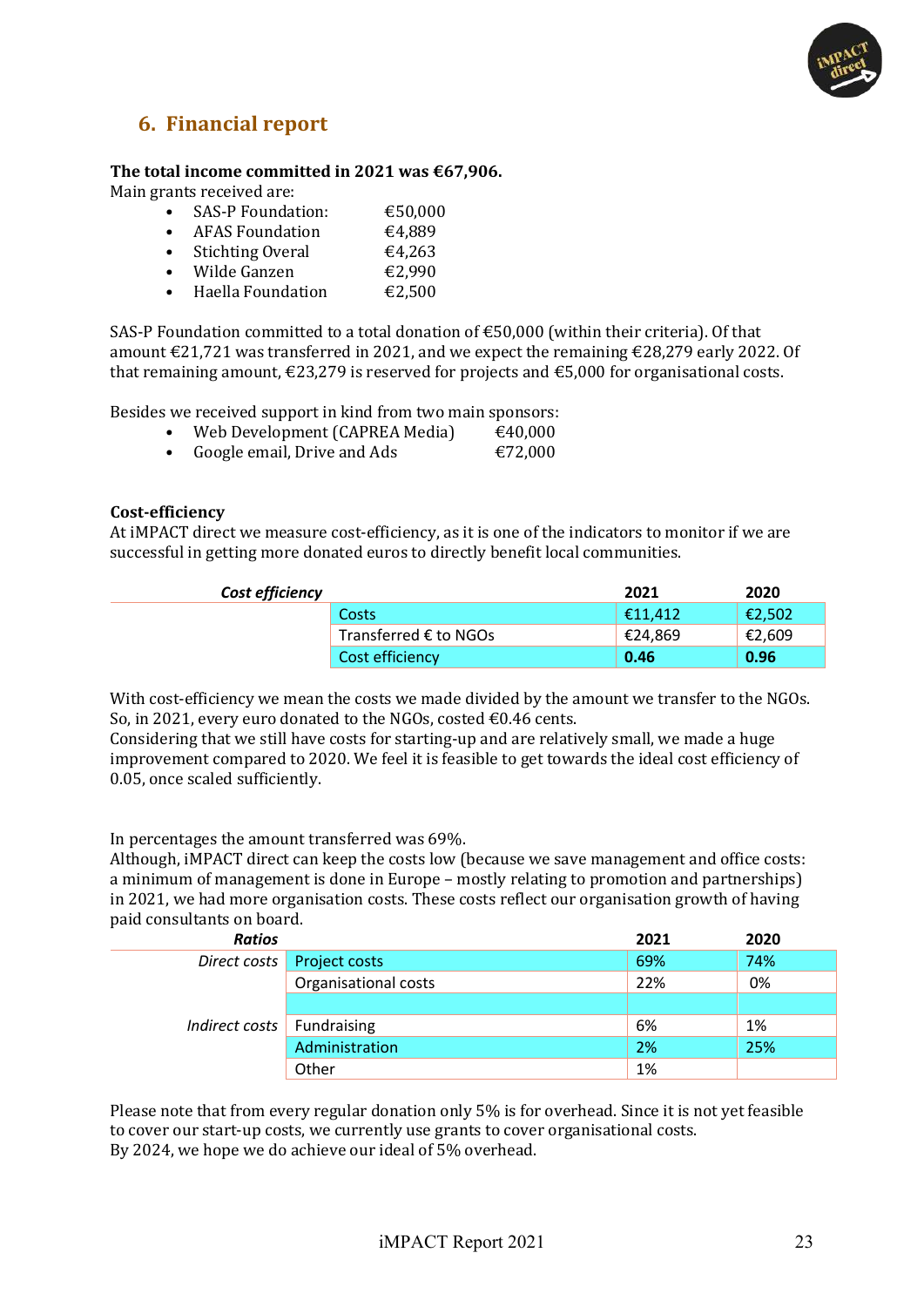![](_page_23_Picture_0.jpeg)

#### **Cost efficiency of NGOs**

Cost efficiency for NGOs means the budget of projects divided by the number of lives improved significantly  $-$  as far as we already know to date:

| Income projects           | <b>Budget</b>                               | Lives improved | Cost-efficiency |
|---------------------------|---------------------------------------------|----------------|-----------------|
| Cerath                    | 448                                         | 100            | $\epsilon$ 4    |
| <b>OLCAP</b>              | 1341                                        | 10             | € 134           |
| Wa Wa                     | 4639                                        | 10             | €464            |
|                           |                                             |                |                 |
|                           | <b>Food Security &amp; Climate projects</b> | Lives improved | Cost-efficiency |
| ACEC                      | 853                                         | 40             | € 21            |
| <b>COSDEP</b>             | 5893                                        | 64             | €92             |
| IPI                       | 2696                                        | 290            | $\epsilon$ 9    |
| Pinasol                   | 1596                                        | 80             | € 20            |
|                           |                                             |                |                 |
| <b>Education projects</b> | <b>Budget</b>                               | Lives improved | Cost-efficiency |
| Affecto                   | 282                                         | 4              | € 71            |
| <b>RSS</b>                | 6700                                        | 402            | € 17            |

Local projects can realise impact with far less budget than it would cost through international NGOs.

And as already mentioned before, most of the project grants came in after July, and so many of the projects are still implementing. From the project plans, it is expected that another 2,875 lives will be improved significantly in 2022, within the current projects.

#### Notes:

- Why do some amounts stand out?
	- $\circ$  The Green Entrepreneurs project of Cerath was part of a much bigger project in the city of Sekondi-Takoradi. Both are reasons that costs could be low.
	- $\circ$  Wa Wa with their Fashion Business Academy had a project that was both on education (training and setting up a training centre) as well as supporting trainees to start a business. Moreover, their project is in a very remote area of Rusinga Islands, Homabay. Both are reasons that costs are higher.
	- $\circ$  COSDEP did not spend the full amount of money on the Kitchen gardening project yet, and reserved quite a bit for the implementation for another 85 farmers in 2022.
- The NGOs KAF and Vision of the Blind are not in this overview, as they didn't start implementation in 2021 yet.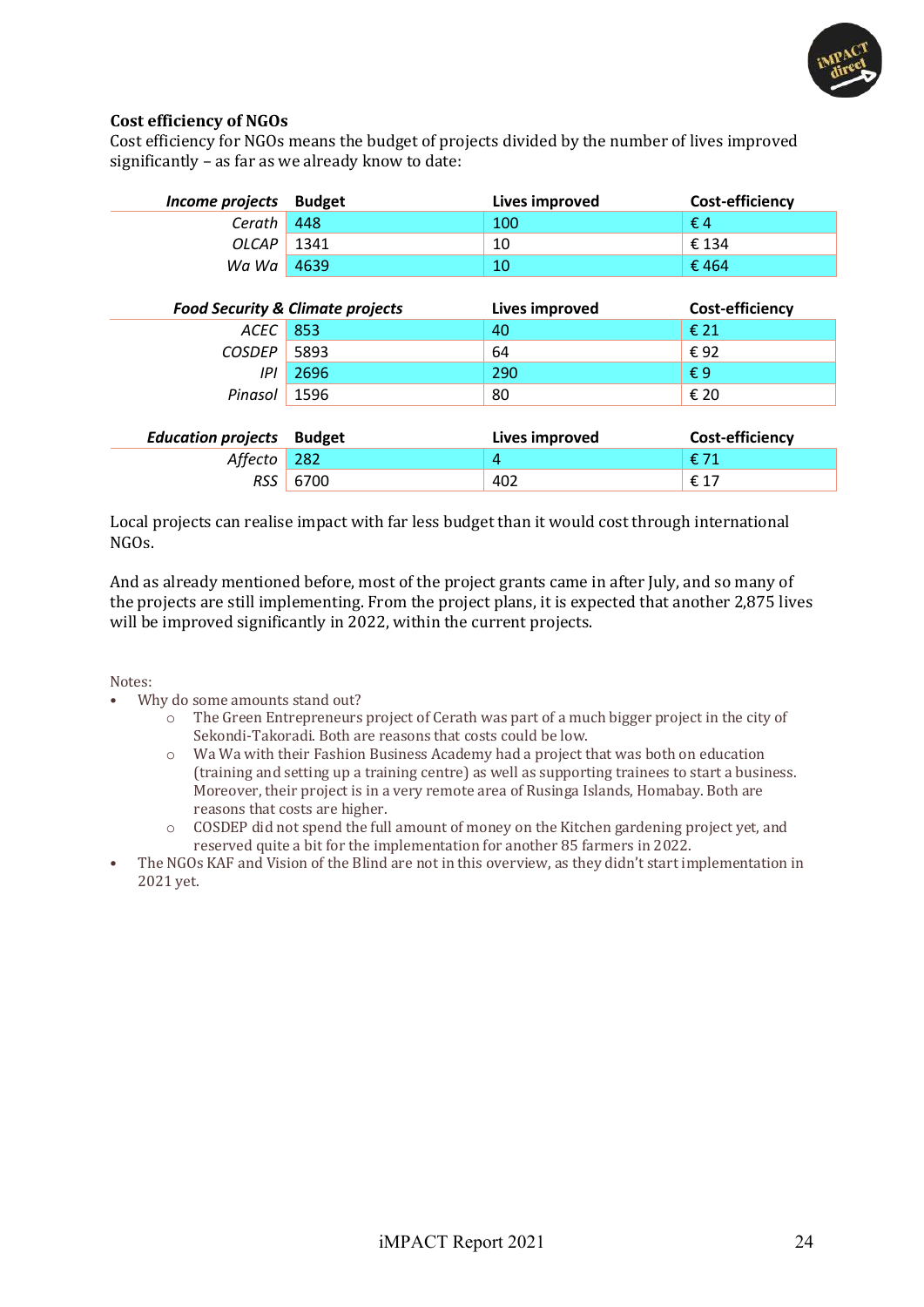![](_page_24_Picture_0.jpeg)

# **7. Looking forward**

Our ambition for 2022 is to secure the support for 20 locally-led NGOs that make the change in their communities and to secure (wo)man power for the job, which will enable us to grow towards a more sustainable organisation that makes the change on a global level.

#### **Supporting locally-led NGOs**

In 2022, we will support 10 smaller locally-led NGOs (with an annual income of less than €30,000) and 10 larger locally-led NGOS (with an annual income of less than €100,000) in Cameroon, Ghana, Kenya, Liberia, Sierra Leone, Tanzania and Uganda, with an average of €10,000 of unconditional funds per NGO.

Looking at past results, the NGOs will improve the lives of around 20,000 people in their communities with solutions on income, food security & climate and advanced education:

|                            | 2022     | Bv 2024         |
|----------------------------|----------|-----------------|
| <b>Amount raised</b>       | €285.317 | €1 million euro |
| Locally-led NGOs supported | 20       | 65              |
| Lives improved             | 20,000   | 90.000          |

#### **Trust-based partnerships**

In addition, unrestricted grants need trust-based relations. We are building such relations with the partnering NGOs as follows:

- **True partnering** requires mutual respect. "We listen with intent and curiosity and challenge where relevant. We aim to listen more than we advise, and we provide feedback on what we have understood." And we act on the feedback we receive.
- **Being transparent and responsive** (for example we're available through email, WhatsApp, calls and regular Open Zoom Calls) and being open for other perspectives and changing circumstances.
- Simplifying and streamlining paperwork. Together with the impact expert we made an effort in simplifying reporting and making easy processes.

These are similar to the main principles of *trust-based philanthropy*. In 2022, we plan to collect more scientific and evidence-based proof on trust-based partnerships and co-create the partnership contract together with the partnering NGOs.

#### **Start Capacity Strengthening training for NGOs**

In 2022, we start a capacity strengthening programme for NGOs we partner with, on their terms. We do so by exploring together with the NGOs what are the additional needs - apart from grants and visibility – to become more self-sustaining in a period of three- or six-years' time. In general, the capacity strengthening programme consists of online training and mentoring. And we currently explore if we can match young graduates with a specific expertise to NGOs to have extra hands in implementing specifical organisational improvements, as well as to have youth experience nonprofit work for a small salary.